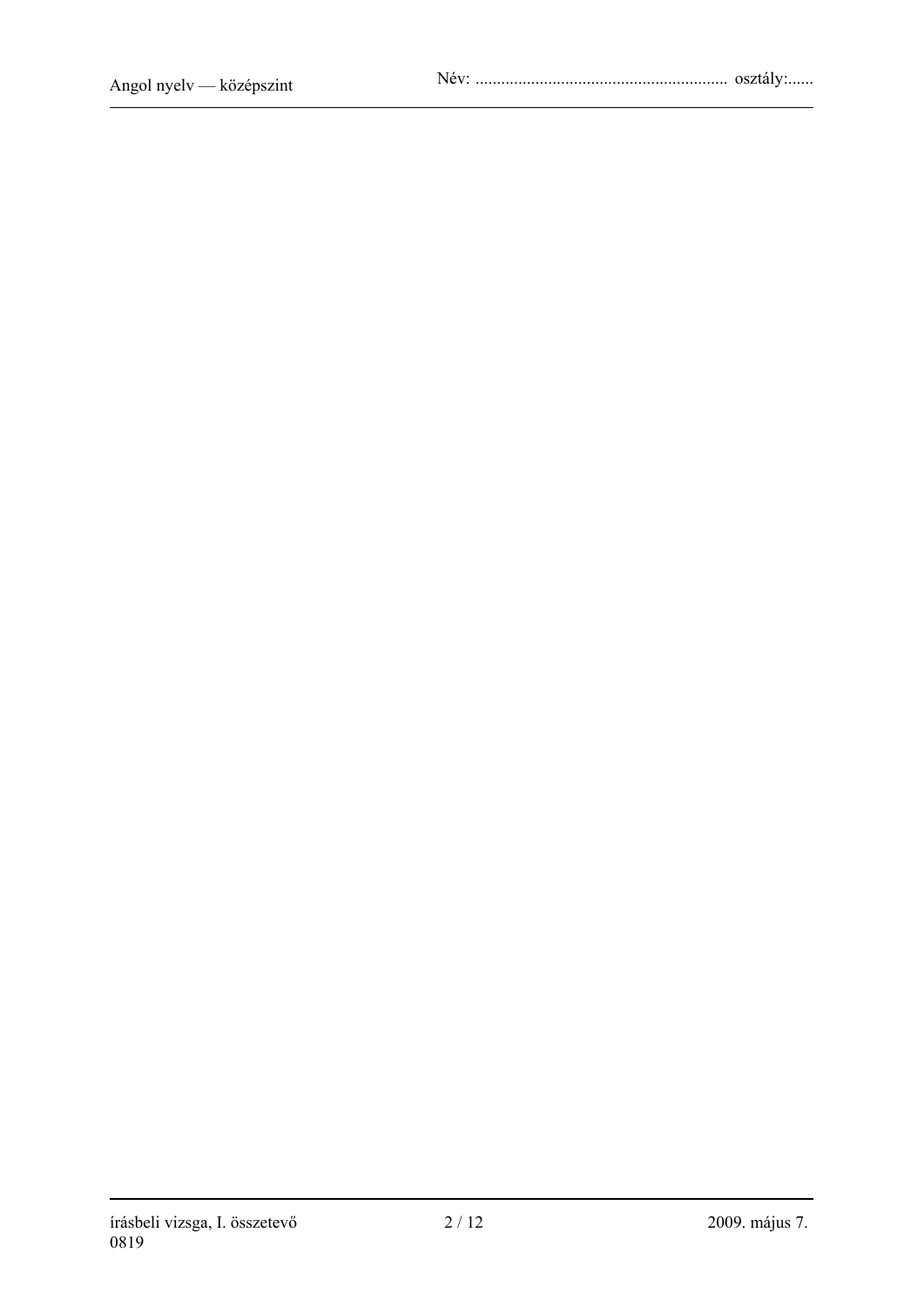### **Fontos tudnivalók**

- Az utasításokat pontosan kell követni. Csak az utasításban megadott helyre beírt megoldás fogadható el.
- Mindig csak egy megoldást szabad beírni.
- A betűjelek legyenek jól olvashatóak, az esetleges javítások pedig egyértelműek.
- A megadott szószámot nem szabad túllépni. Az összevont alakok egy szónak számítanak (pl. *"it's"* egy szó, *"it is"* két szó).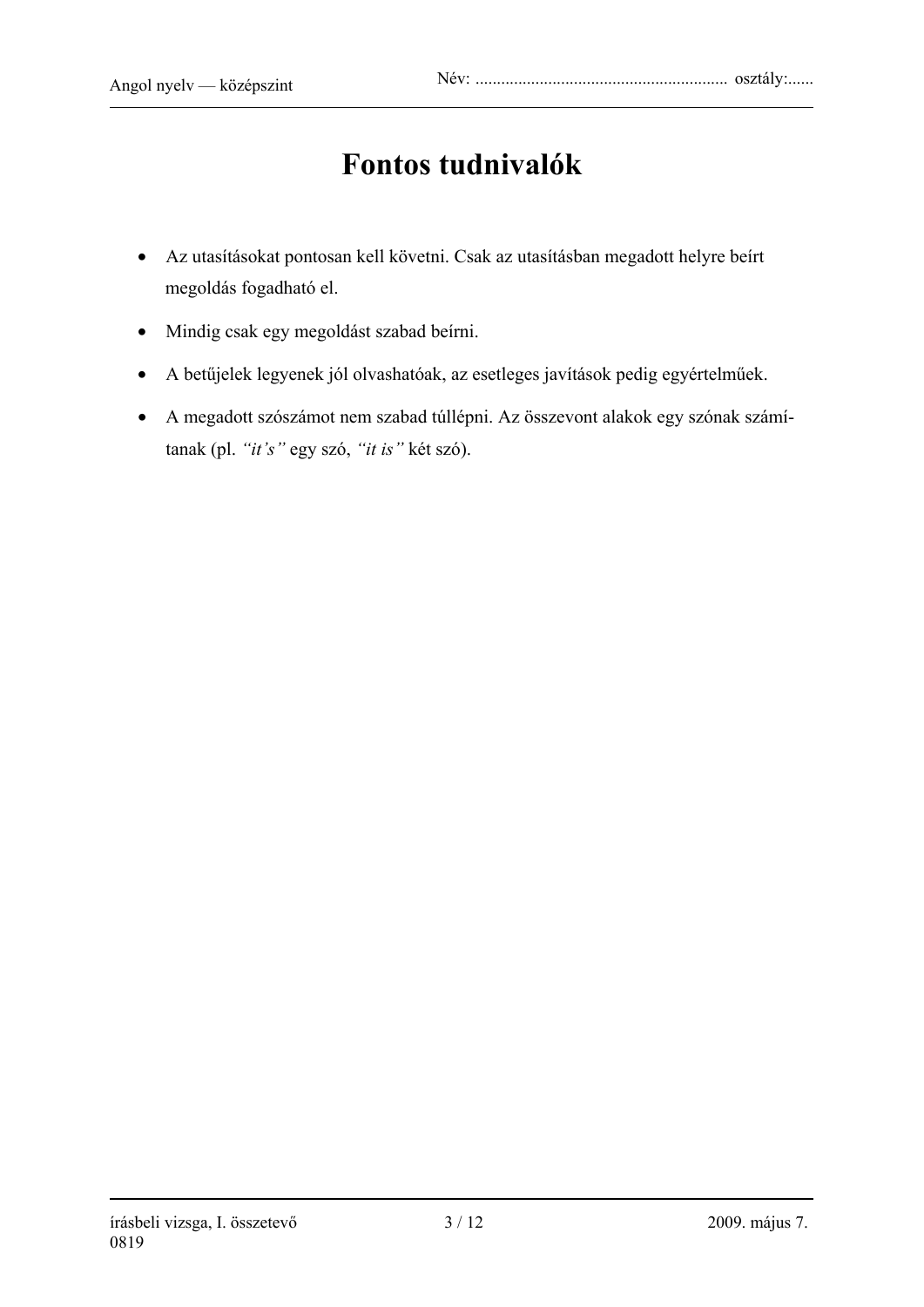- **Read this interview with a famous sportsman and then look at the half sentences that follow.**
- **Your task is to match the two sentence halves (numbers 1-8 to letters A-K). There is an extra letter that you do not need.**
- **Write the letters in the white boxes. An example** *(0)* **has been given for you.**

#### **I MET ONE OF MY FAVOURITE SPORT STARS**

Alex won the Press Pack competition to interview golfing legend Tiger Woods.



"I was very excited to be meeting Tiger Woods; he's one of my favourite sport stars. I like the way he can hit the ball so far. I think he's a good sportsman too. I was a bit nervous first meeting him as there were also lots of other reporters and photographers who would be listening to my interview.

I asked Tiger about who his idol was. He said Nelson Mandela, but also his mum and dad as they had helped him a lot along the way to where he is now. Tiger also told me that when he was a schoolboy he wasn't allowed to practise golf until he had finished all his homework. His favourite golf course is St Andrews in Scotland because it has a really nice setting and the course is very challenging. Tiger's advice for any young golf player is to practise; that way you'll get better. Tiger was really friendly to talk to and I soon forgot about all the other people that were around me.

It was hard to believe I was interviewing such a famous person - my friends were all really jealous when I told them I'd be doing this. I'd like to thank Newsround for my once-in-alifetime experience; this is something I will always remember."

*Alex, 13 Warwickshire*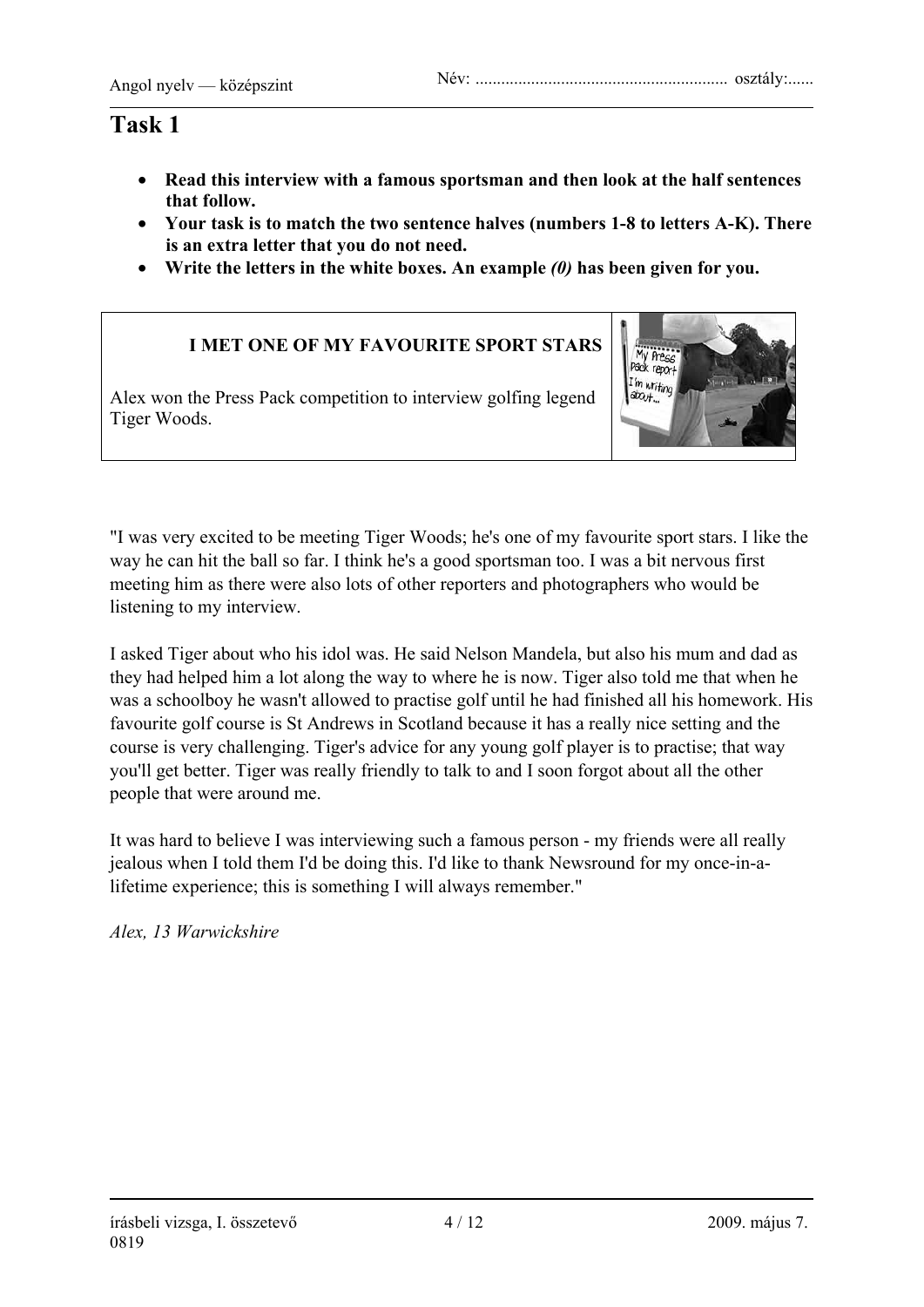| 0) Tiger Woods       | (A)           | were listening to the boy asking his questions.           | $\boldsymbol{\theta}$ | G |  |
|----------------------|---------------|-----------------------------------------------------------|-----------------------|---|--|
| 1) Press Pack        | B)            | could not play golf.                                      | 1)                    |   |  |
| 2) Nelson Mandela    | $\mathcal{C}$ | made it possible to do the interview.                     | 2)                    |   |  |
| 3) St Andrews        | D)            | only let him play golf after he had done his<br>homework. | 3)                    |   |  |
| 4) Wood's parents    | E)            | is the name of the competition the boy won.               | 4)                    |   |  |
| 5) The boy's friends | F)            | is a teenager.                                            | 5)                    |   |  |
| 6) A lot of people   | $\Theta$      | is one of Alex's favourite sport stars.                   | 6)                    |   |  |
| 7) Newsround         | H)            | is a place where Woods likes playing golf.                | 7)                    |   |  |
| 8) Alex              | I)            | is one of the people the sportsman admires.               | 8)                    |   |  |
|                      |               | K) envied him for the interview.                          |                       |   |  |

8 pont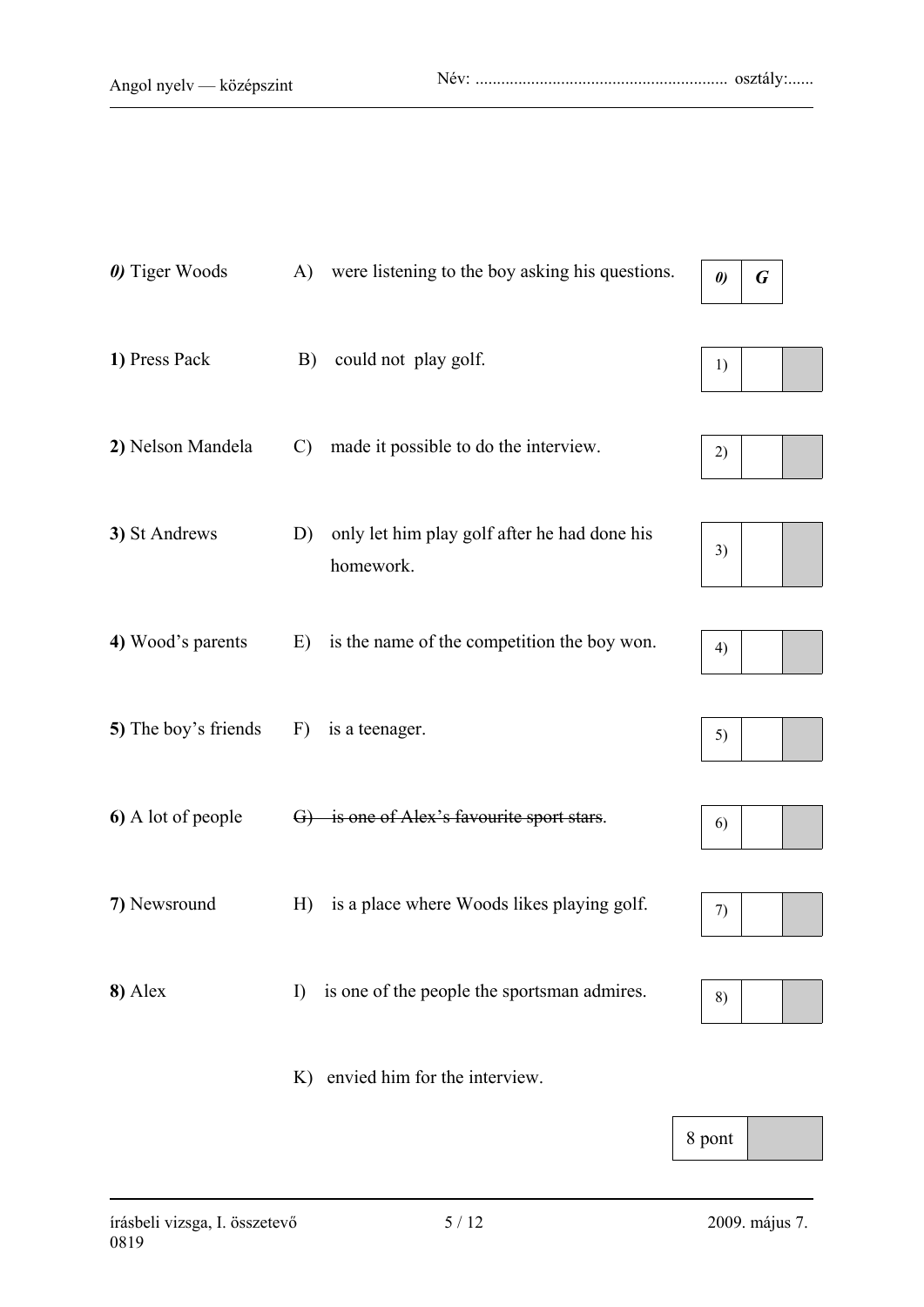- **Read this article on robots and then read the sentences (9-17) following it.**
- **Mark a sentence A if it is true according to the article.**
- **Mark a sentence B if it is false.**
- Mark it  $C$  if, on the basis of the article, it cannot be decided if it is true or **false.**
- **Write the letters in the white boxes. An example** *(0)* **has been given for you.**

### **I ROBOT**

A new project celebrating the history of robots starts on 15 May. The Cambridge Robot Project, which has been organised by members of the University of Cambridge, will combine film, art and theatre to explore both the technology of robots and what they can tell us about what it means to be human.

The robot has become a symbol of modern culture and celebrates its 88th birthday this year. The idea of the 'man machine' was invented in 1921 in the play 'Rossum's Universal Robots' by Karel Capek, which featured biological androids created without emotions to serve humans.

The familiar image of the metallic android sprang from other artists and film-makers in the 1920s and 1930s. The Cambridge Robot Project will be re-screening 'Metropolis' and more recent classic films about machines, including '2001: A Space Odyssey', 'The Matrix' and 'The Terminator'.

One of the highlights of the project's photographic exhibition will be the chance to see images of Eva, the lifelike bodiless robot head created by a University of Texas student.

Cambridge Robot Project organiser Kathleen Richardson, an anthropologist at the University of Cambridge, says her aim was to explore what humanity means.

The Cambridge Robot Project film festival and art exhibition are on from 15 to 18 May. Performances of 'Rossum's Universal Robots' run from 23 to 26 May. All events will take place at Michaelhouse on Trinity Street, Cambridge. Tickets can be purchased for individual events, but a special two-week festival ticket (£20, £15 concessions) is also available until 15 May.

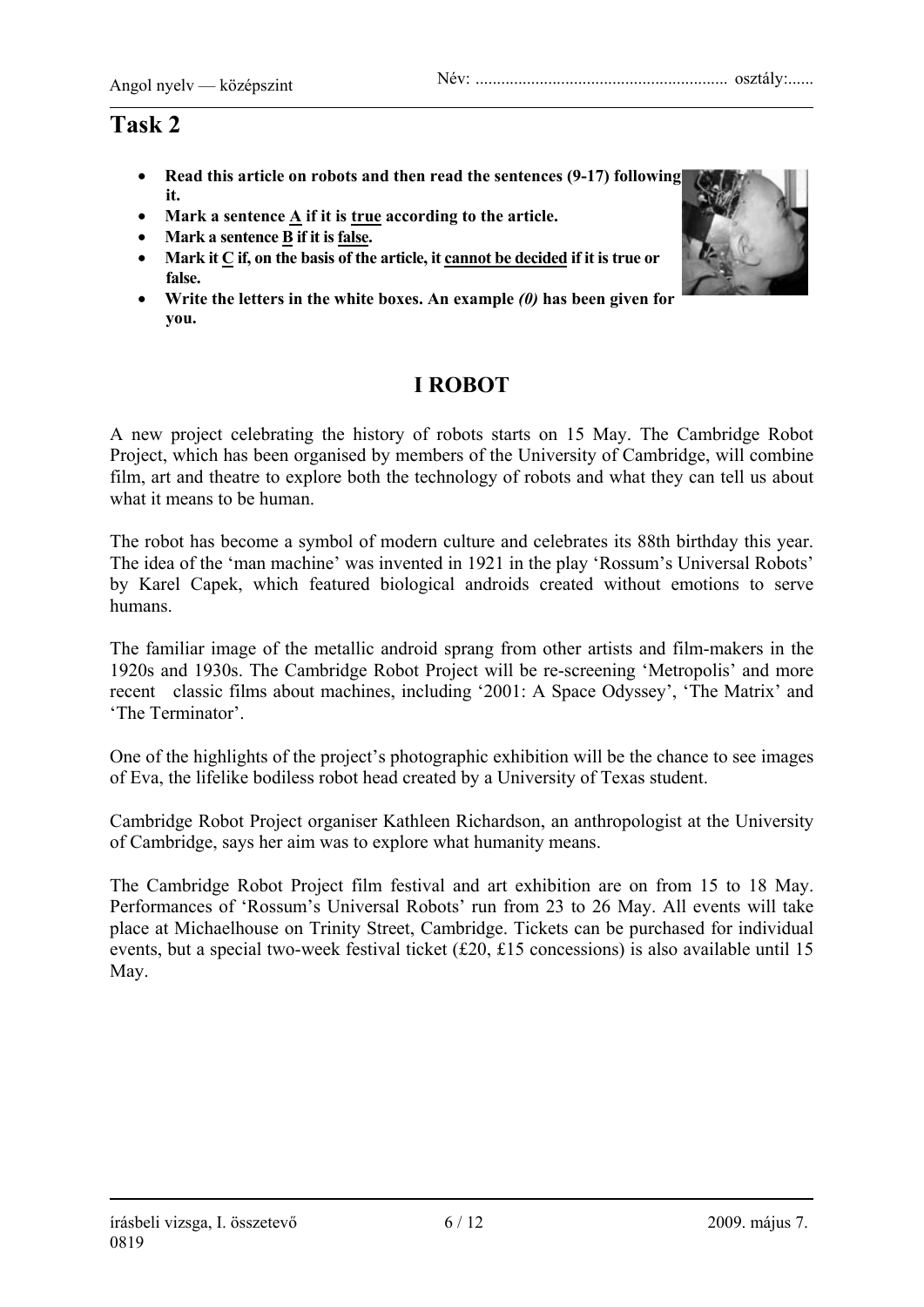Angol nyelv — középszint Név: ........................................................... osztály:......

| $\boldsymbol{\theta}$ | The new project celebrating the history of robots is in May.                   | $\boldsymbol{\theta}$ | $\boldsymbol{A}$ |  |
|-----------------------|--------------------------------------------------------------------------------|-----------------------|------------------|--|
|                       | 9) The idea of the robot was born 88 years ago.                                | 9)                    |                  |  |
|                       | 10) 'Rossum's Universal Robots' is Karel Capek's second masterpiece.           | 10)                   |                  |  |
| 11)                   | The festival will only show films made in the 1920s and 1930s.                 | 11)                   |                  |  |
|                       | 12) You will be able to see photos at the exhibition.                          | 12)                   |                  |  |
|                       | 13) Eva was made by a university professor.                                    | 13)                   |                  |  |
|                       | 14) Eva does not have a body.                                                  | 14)                   |                  |  |
|                       | 15) Kathleen Richardson has written many books on robots.                      | 15)                   |                  |  |
|                       | 16) The film festival and art exhibition will take place in the same building. | 16)                   |                  |  |
|                       |                                                                                |                       |                  |  |

**17)** The two-week tickets cannot be bought after 15 May. 17)

### 9 pont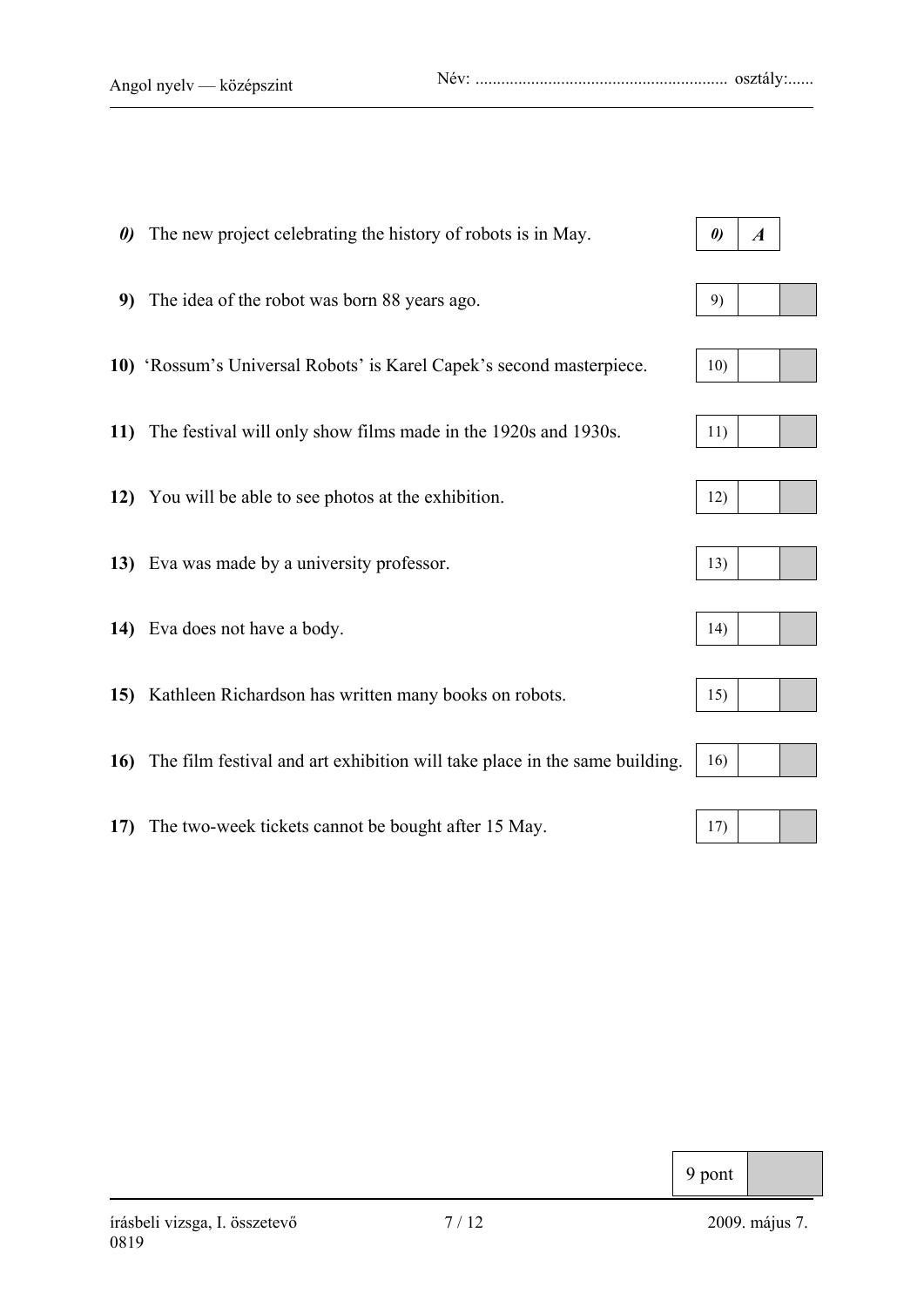- **You are going to read about a popular office product.**
- **Put the jumbled sentences (A-F) in the correct order and write the letters in the white boxes as shown in the example** *(0)***.**

Everyone knows what Post-it notes are: they are those great little self-stick notepapers. Most people have Post-it Notes. Most people use them. Most people love them. But Post-it Notes were not a planned product.

| $\boldsymbol{\theta}$                                                                            | $\boldsymbol{\theta}$ | $\bm{F}$ |
|--------------------------------------------------------------------------------------------------|-----------------------|----------|
| $\overline{18}$ $\overline{\phantom{25}18}$                                                      | 18)                   |          |
|                                                                                                  |                       |          |
|                                                                                                  | 19)                   |          |
| No one knew what to do with the stuff, but Silver didn't throw it away.                          |                       |          |
| 20)                                                                                              | 20)                   |          |
| $\overline{21)}$ $\overline{\phantom{21}}$                                                       | 21)                   |          |
| With the weak adhesive, the markers stayed in place, yet came off<br>without damaging the pages. |                       |          |
| 22) $\qquad$                                                                                     | 22)                   |          |

Today they are one of the most popular office products available.











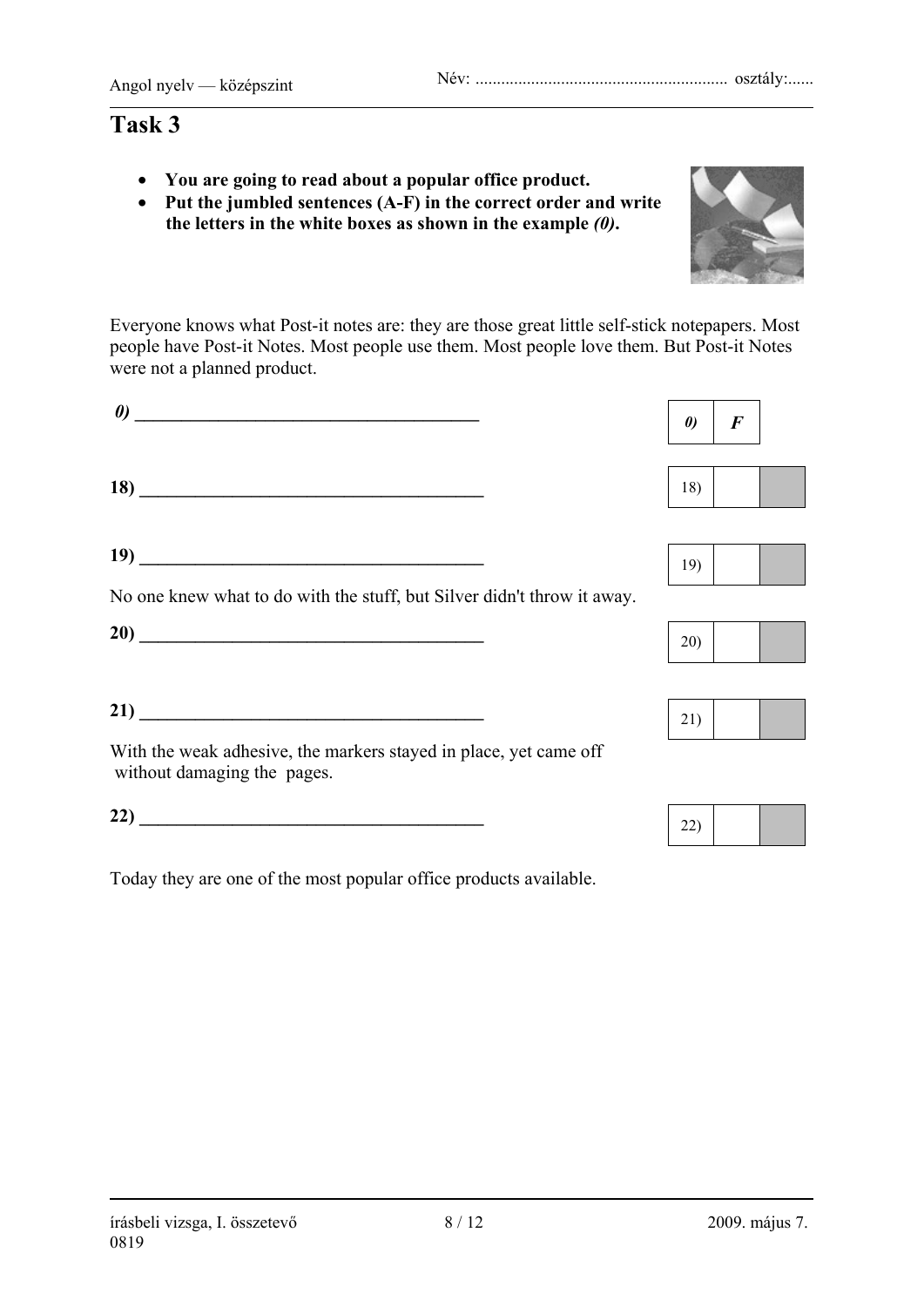- A) Then one Sunday four years later, another 3M scientist named Arthur Fry was singing in the church choir. He used markers to keep his place in the hymn book but they kept falling out.
- B) It stuck to objects, but could easily be lifted off. It was super weak instead of super strong.
- C) 3M began distributing Post-it Notes in 1980 − ten years after Silver developed the super weak adhesive.
- D) Remembering Silver's adhesive, Fry used some to cover his markers. Success!
- E) He developed a new adhesive, but it was even weaker than what 3M already manufactured.
- F) A man named Spencer Silver was working in the 3M research laboratories in 1970 trying to find a strong adhesive.

5 pont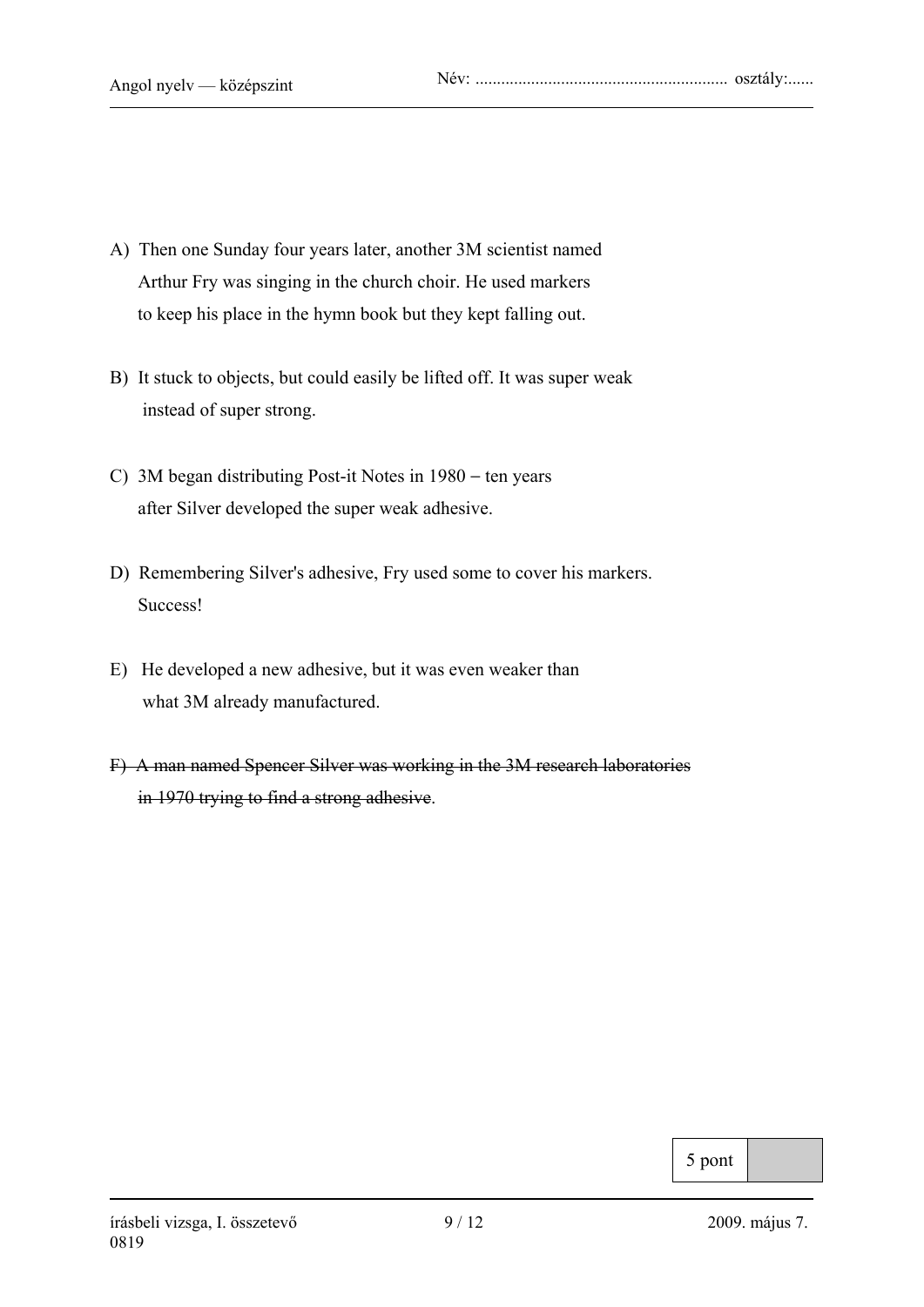- **In the following interview with footballer Chris Cohen the questions have been removed.**
- **Your task is to read the text and match the questions (A-K) to the answers (23-30) and write the letters in the white boxes as shown in the example. There is one extra question that you do not need.**



• **An example has been given for you.** 

Chris Cohen was 16 years old when he made his first team debut for West Ham United, making him the youngest player to turn out for the team in 80 years.

*0)* ----------------------------------------------------

Yeah, always, since when I was a little boy. I was lucky because we had a park just down the road from our house and I was always down there with my brothers at all hours!

**23)** --------------------------------------------------

I was playing for my local Sunday team, Grays Cosmos, when I got spotted by the youth coach at West Ham who came to watch our games.

**24)** ----------------------------------------------------

It was just brilliant, I mean to get a chance at such a young age was so unexpected.

**25)** ---------------------------------------------------

I was actually a Norwich fan.

**26)** -----------------------------------------------------

Central midfield, but I have also played left-back and left midfield for West Ham. I've played a load of games in midfield which has been great.

**27)** ----------------------------------------------------

I've got better now but while I was at West Ham, with the size of the crowds, I was terrible for nerves before a match.

**28)** ---------------------------------------------------

It's tough, but it varies depending on if you're in the starting 11, which can be very physical. Some days you run a lot but you know that comes with the territory of being a professional footballer.

**29)** ------------------------------------------------------

I like to play golf and also snooker. I do like quite a few other sports - I like to get out and do as much as I can.

#### **30)** ------------------------------------------------

You have got to enjoy it, that's the most important part of it, but try not to feel too much pressure, especially at a young age.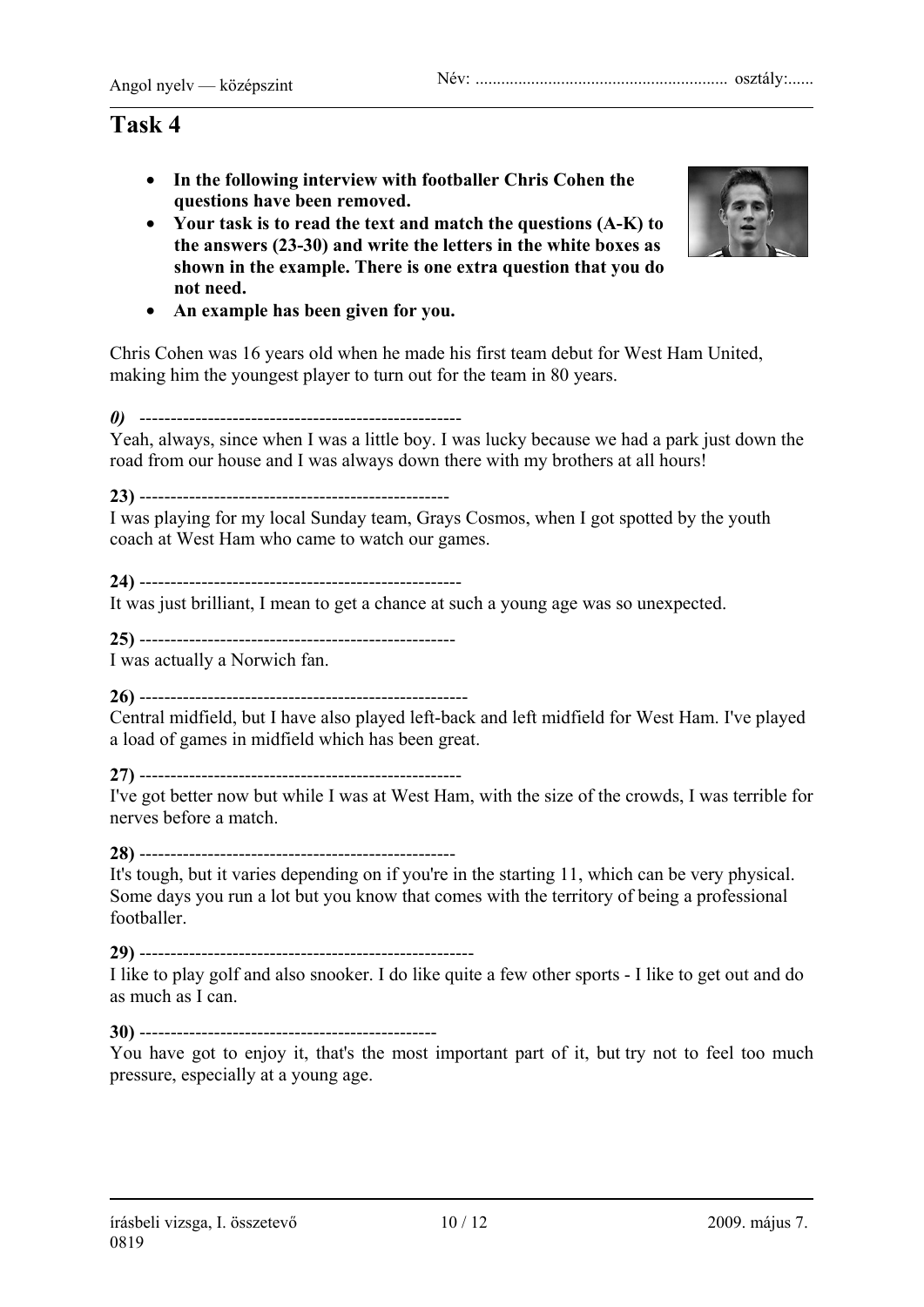| A) Do you ever get nervous before a game?                             | $\boldsymbol{\theta}$ | G |  |
|-----------------------------------------------------------------------|-----------------------|---|--|
| B) How do you like to relax away from football?                       | 23)                   |   |  |
| C) How did West Ham discover you?                                     | (24)                  |   |  |
| D) What's the training like as a professional?                        |                       |   |  |
| E) You made your debut at 16, becoming the youngest player to feature | 25)                   |   |  |
| in a West Ham team for 80 years - it must have been great.            | 26)                   |   |  |
| F) What advice would you give to any young footballer?                |                       |   |  |
| G) Have you always wanted to play football?                           | 27)                   |   |  |
| H) What team did you support when you were growing up?                | 28)                   |   |  |
|                                                                       |                       |   |  |
| I) Why did you start playing football?                                | 29)                   |   |  |
| K) What's your best position?                                         | 30)                   |   |  |
|                                                                       |                       |   |  |

8 pont

**This is the end of this part of the exam.**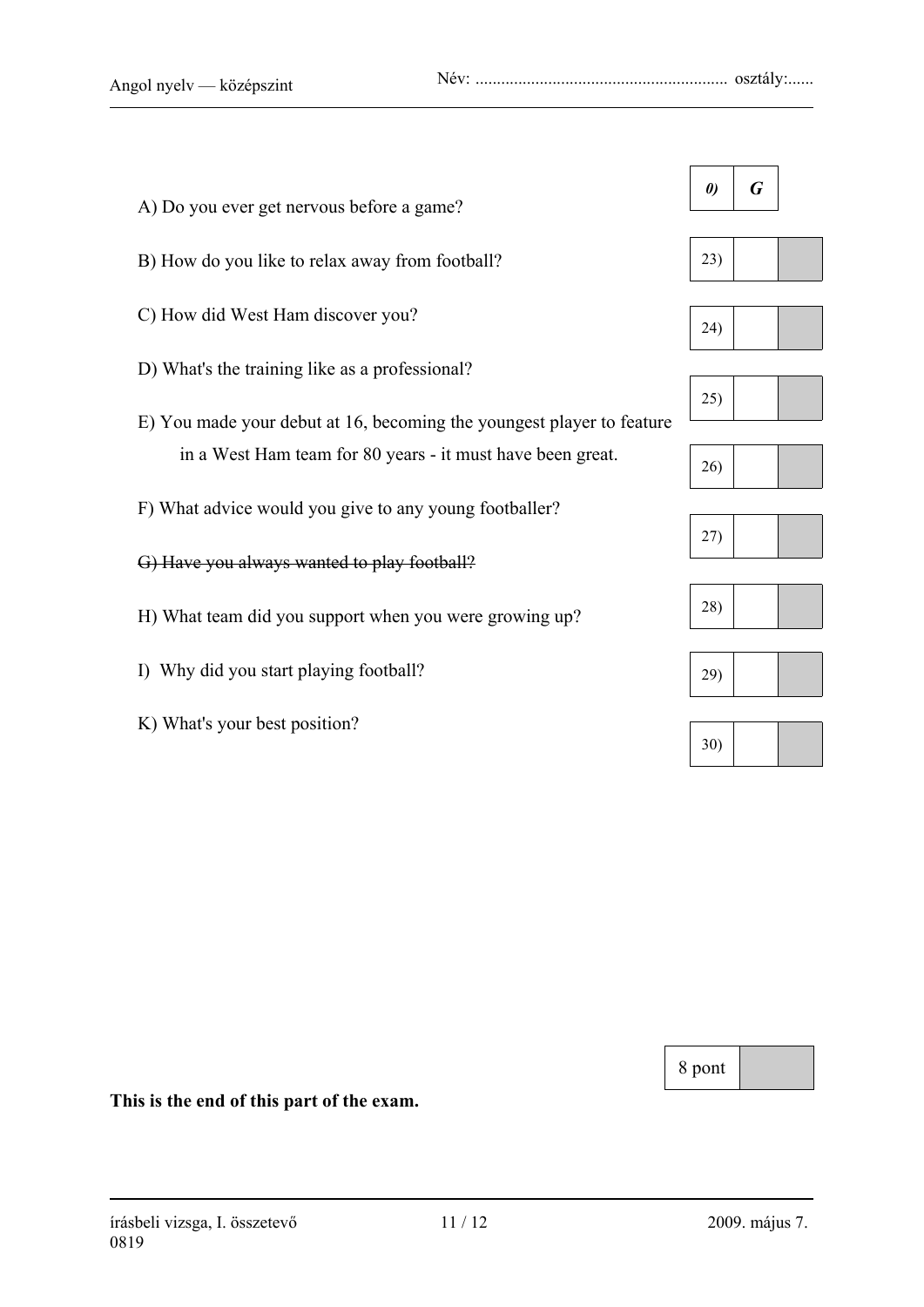|                           |        | maximális | elért    |
|---------------------------|--------|-----------|----------|
|                           |        | pontszám  | pontszám |
|                           | Task 1 |           |          |
| I. Olvasott szöveg értése | Task 2 |           |          |
|                           | Task 3 |           |          |
|                           | Task 4 |           |          |
| Dolgozatpont összesen     | 30     |           |          |
| VIZSGAPONT ÖSSZESEN       |        | 33        |          |

javító tanár

Dátum: .................................................

|                           | pontszáma | programba<br>beirt<br>pontszám |
|---------------------------|-----------|--------------------------------|
| I. Olvasott szöveg értése |           |                                |

\_\_\_\_\_\_\_\_\_\_\_\_\_\_\_\_\_\_\_\_\_\_\_\_\_\_\_\_\_\_\_\_\_\_\_\_\_\_\_\_\_\_\_\_\_\_\_\_\_\_\_\_\_\_\_\_\_\_\_\_\_\_\_\_\_\_\_\_\_\_\_\_\_\_

javító tanár jegyző

Dátum: ................................................. Dátum: .................................................

Megjegyzések:

1. Ha a vizsgázó a II. írásbeli összetevő megoldását elkezdte, akkor ez a táblázat és az aláírási rész üresen marad!

2. Ha a vizsga az I. összetevő teljesítése közben megszakad, illetve nem folytatódik a II. összetevővel, akkor ez a táblázat és az aláírási rész kitöltendő!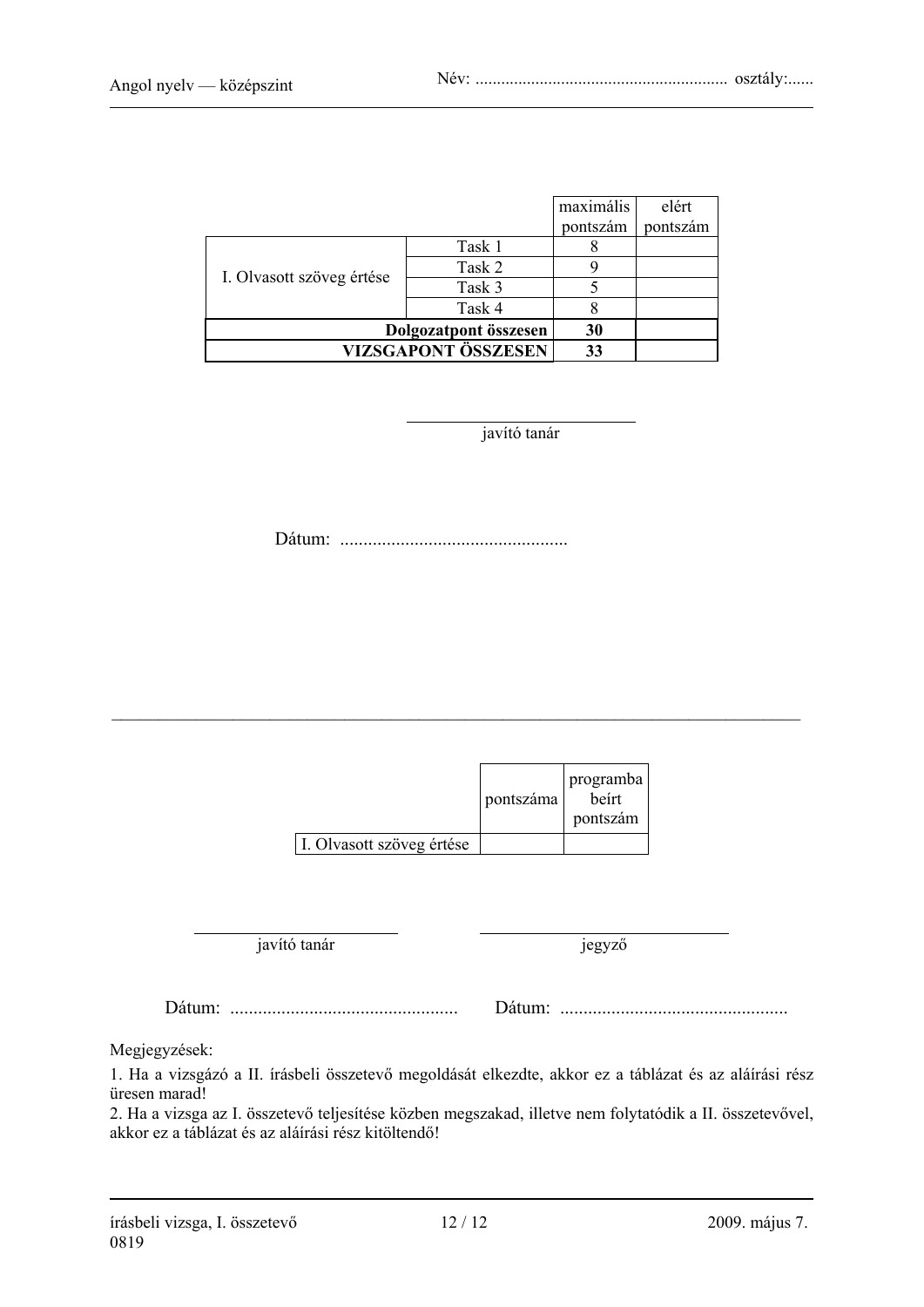# **ANGOL NYELV**

# **KÖZÉPSZINTŰ ÍRÁSBELI VIZSGA**

## **2009. május 7. 8:00**

# **II. Nyelvhelyesség**

Időtartam: 30 perc

| Pótlapok száma |  |
|----------------|--|
| Tisztázati     |  |
| Piszkozati     |  |

# **OKTATÁSI ÉS KULTURÁLIS MINISZTÉRIUM**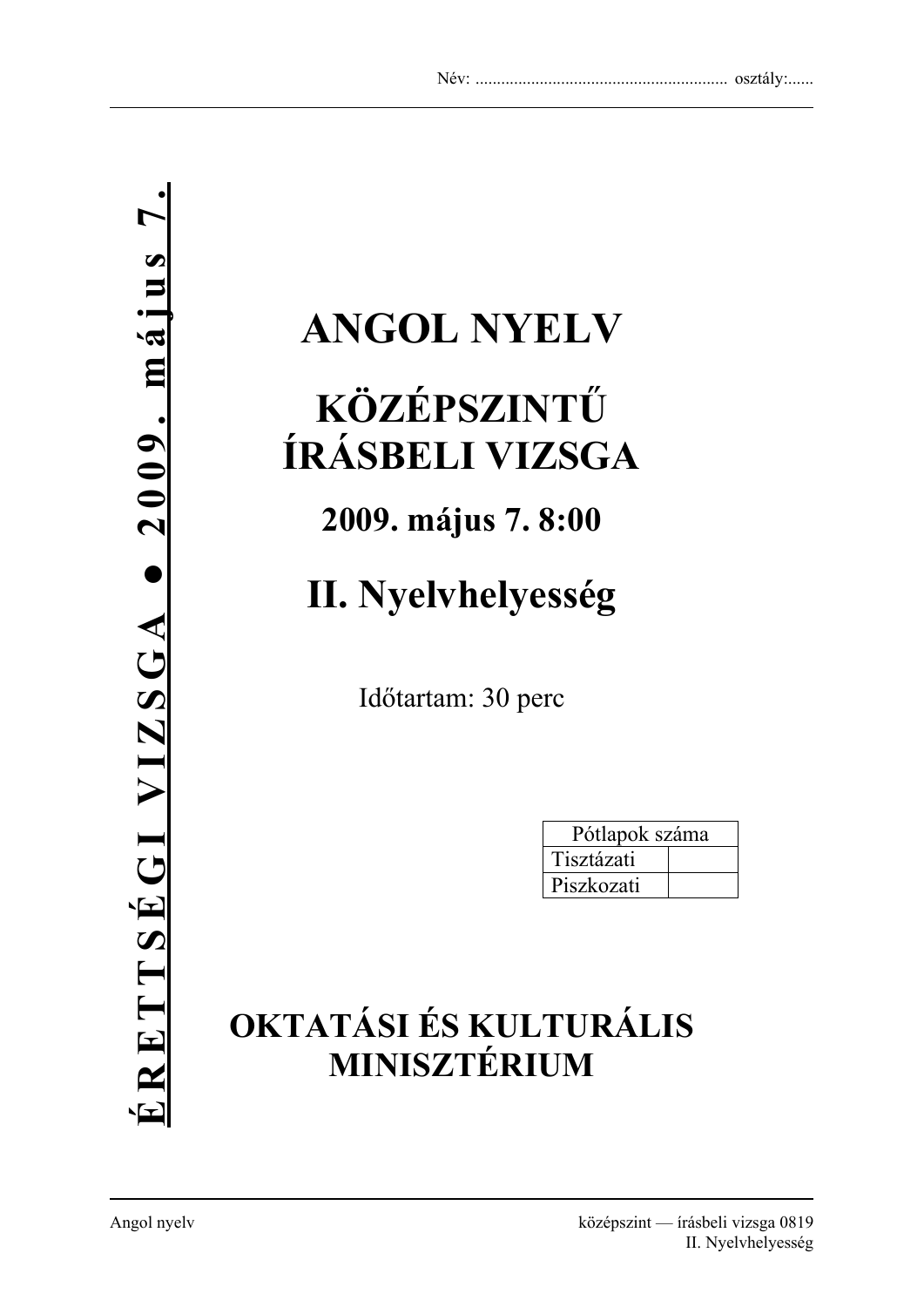### **Fontos tudnivalók**

- Minden kérdéshez csak egy megoldás írható. Több beírt megoldás esetén a válasz nem fogadható el, akkor sem, ha köztük van a jó megoldás is.
- Csak az utasításban megadott helyre írt megoldás értékelhető.
- Javítani lehet, de az legyen egyértelmű.
- Amikor a feladat megoldásaként önálló betűt kell beírni, az legyen egyértelműen azonosítható.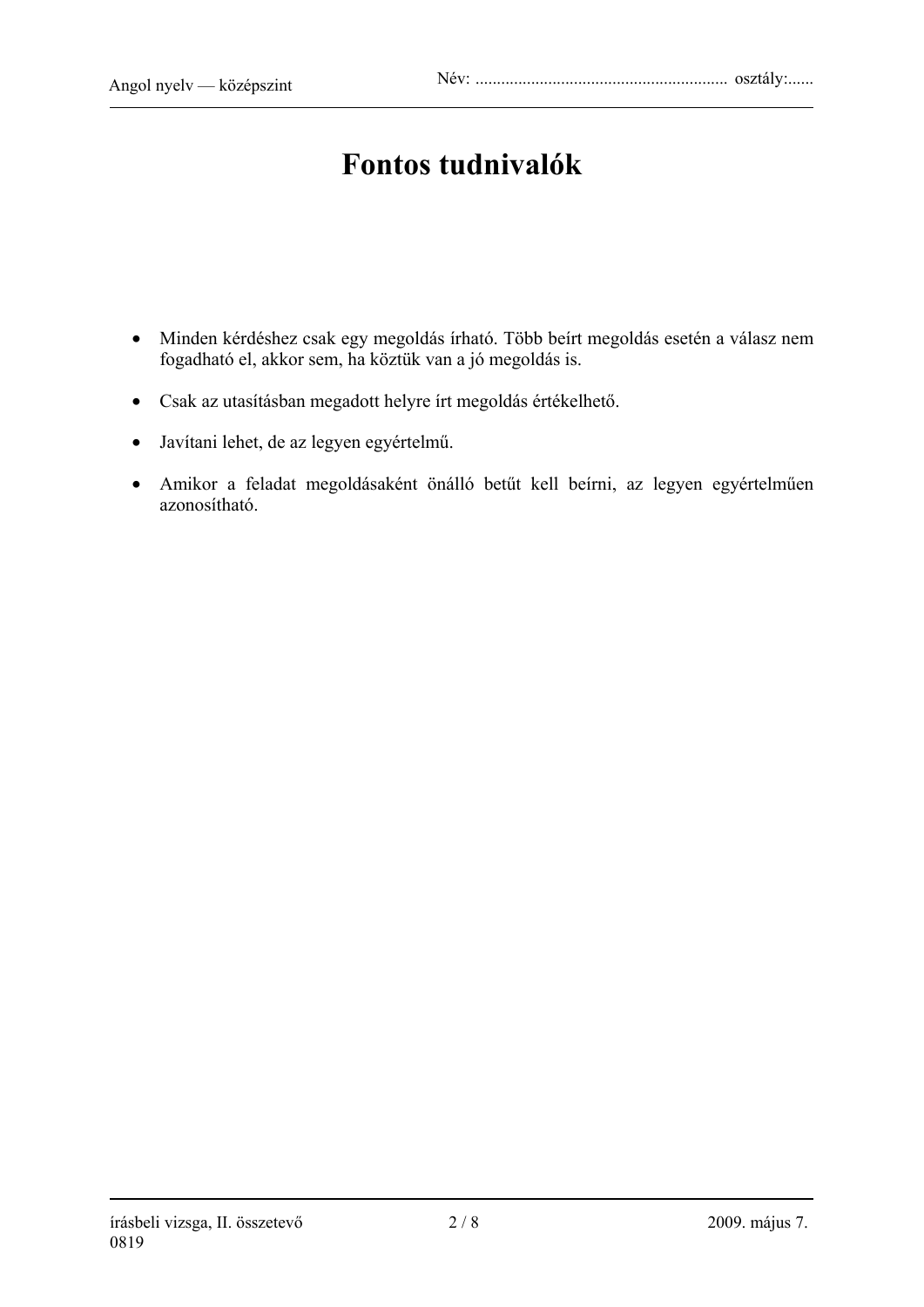- **You are going to read a humorous article about creating your family history. Some words are missing from the text.**
- **Your task is to choose the most appropriate word from the list (A-M) for each gap (1-10) in the text. Write the letter of the appropriate word in the white box.**
- **Each word can be used once.**
- **There is one extra word that you do not need to use.**
- **There is an example** *(0***) at the beginning.**

#### **BEING CREATIVE ABOUT YOUR FAMILY HISTORY**



┱

| Imagine that you are working on your family history and you               | $\boldsymbol{\theta}$ | D |  |
|---------------------------------------------------------------------------|-----------------------|---|--|
| (0) that your great-great uncle, Remus Starr, was hanged for              | 1)                    |   |  |
| horse stealing and train $(1)$ ________ in Montana in 1889.               |                       |   |  |
| A cousin has given you the (2) __________ known photograph of Remus,      | 2)                    |   |  |
| showing him before his execution. On the $(3)$ _______ of the picture are | 3)                    |   |  |
| the words: "Remus Starr was a horse thief. He was sent to Montana         |                       |   |  |
| Prison in 1885. He (4) ________ in 1887, and then robbed the Montana      | 4)                    |   |  |
| Express six times. He was arrested, convicted and hanged in 1889."        | 5)                    |   |  |
| A pretty embarrassing situation, isn't it? But let's change the           |                       |   |  |
| (5) ________ a bit. First, we edit the picture with image processing      | 6)                    |   |  |
| software so that you can see only the (6) ________.                       |                       |   |  |
| Next, we (7) _______ the text: "Remus Starr was a famous resident of      | 7)                    |   |  |
| Montana. His business empire included valuable (8) ________. Beginning    | 8)                    |   |  |
| in 1885, he $(9)$ several years in service at a government facility.      |                       |   |  |
| Later, he started a profitable business relationship with the Montana     | 9)                    |   |  |
| Railroad. In 1889, Remus died (10) ________ an event held in his honour   | 10 <sub>0</sub>       |   |  |
| when the platform upon which he was standing collapsed."                  |                       |   |  |

| A) BACK           | <b>D</b> ) FIND | G) ONLY            | K) SPENT        |
|-------------------|-----------------|--------------------|-----------------|
| <b>B</b> ) DURING | E) HEAD         | <b>H</b> ) REWRITE | L) STORY        |
| C) ESCAPED        | F) HORSES       | I) ROBBERY         | <b>M)</b> WHILE |

10 pont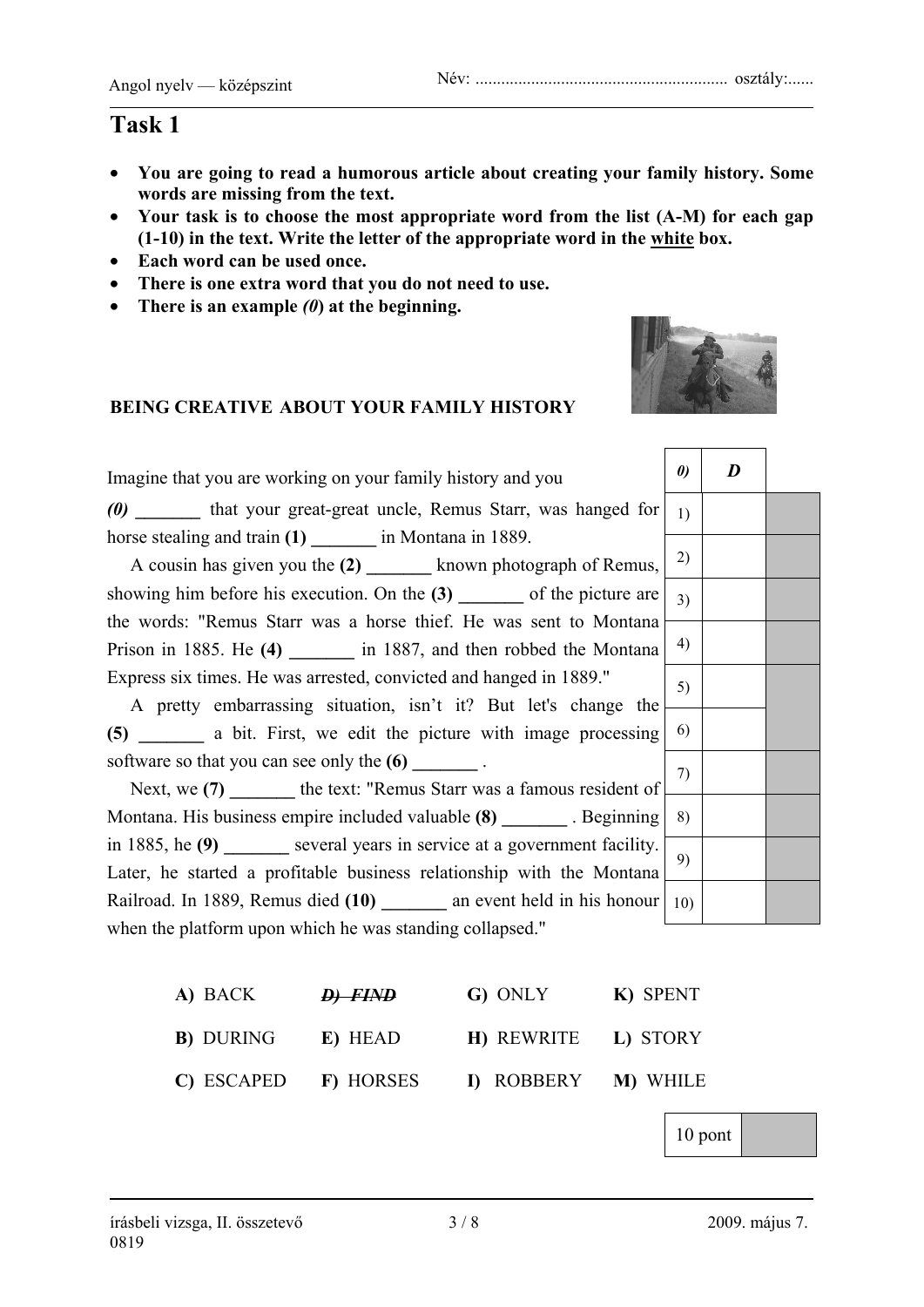- **You are going to read an article about dinosaurs. Some words are missing from the text.**
- **Choose the most appropriate answer from the options (A-D) for each gap (11-19) in the text.**
- **Write the letter of the appropriate answer in the white box.**
- **There is one example** *(0)* **at the beginning.**



#### **HUNTER DINOS**

One of the biggest of the meat-eating dinosaurs may have hunted in groups,  $(0)$ experts in Argentina.

At least seven *T. rex*-sized *Mapusaurus roseae* have (11) together in the Patagonia region of the country. It is possible that hunting together enabled the two-legged animal to overpower **(12) \_\_\_\_\_\_** plant-eating dinosaurs.

Details of the discoveries have (13) **a** in the scientific journal Geodiversitas. Author Rodolfo Coria of the Carmen Funes Museum said the discovery showed evidence of social behaviour in *Mapusaurus*. The excavation 24 km south of Plaza Huincul found hundreds of bones from several Mapusaurs (14) **can allow the set of the creature.** Dr Coria said the evidence suggested the animals were together before they died. Though it was possible they hunted in groups, (15) was no direct evidence for this, he added.

Philip Currie of the University of Alberta in Canada speculated that hunting in groups might have allowed Mapusaurs (16) attack the biggest known plant-eating dinosaurs. However, it is not clear **(17) \_\_\_\_\_\_** the animals cooperated in hunting, as wolves or lions do, or simply gathered around **(18) \_\_\_\_\_\_** one of them had made a kill. Dr Currie said it was hard to say (19) **the biggest specimen was because no complete skeleton had been** found. He estimated it might have measured about 12.3 m.

#### írásbeli vizsga, II. összetevő 4 / 8 2009. május 7. 0819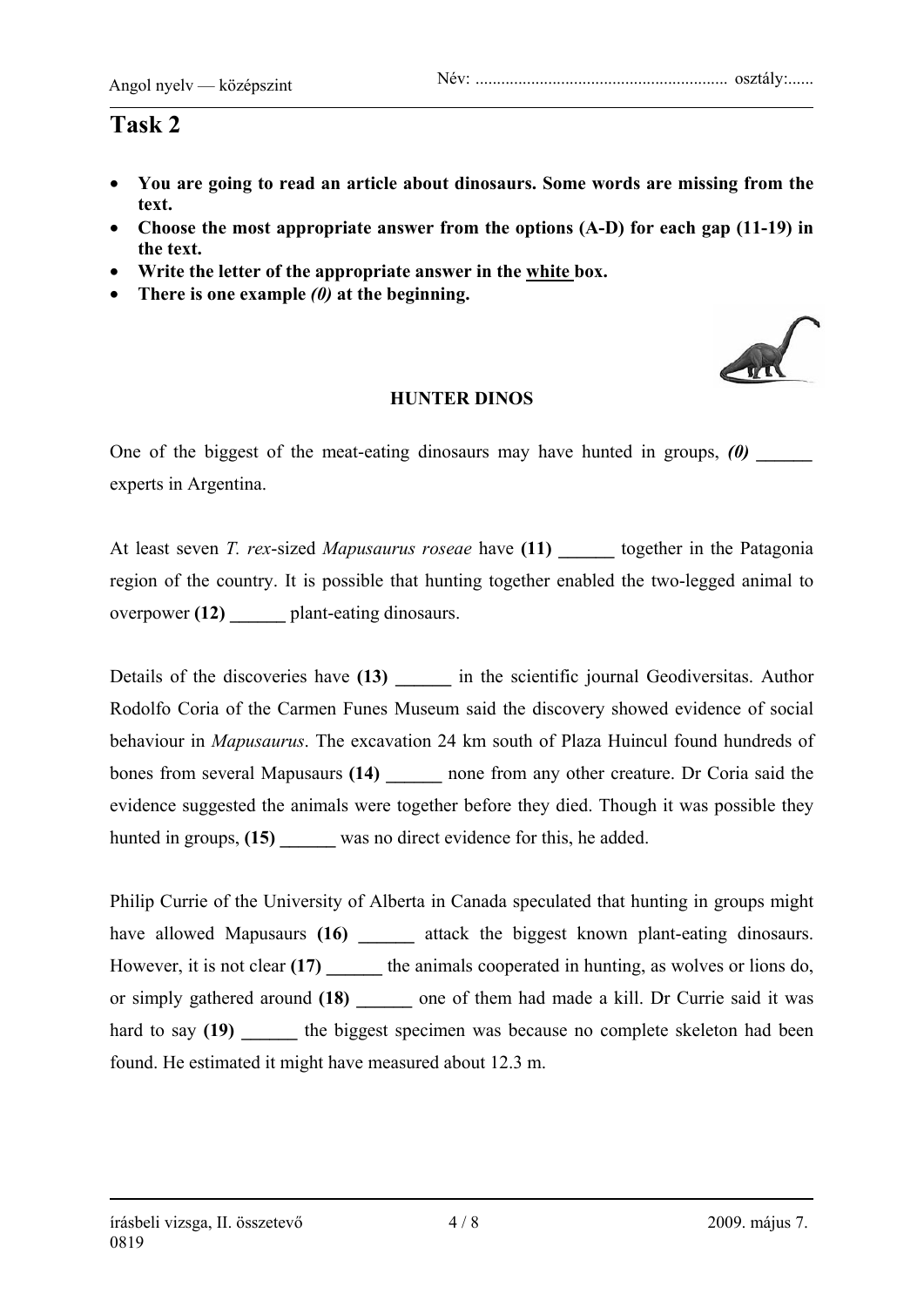| $\boldsymbol{\theta}$ | A as to B in spite of |                                                                        | C according<br>to             | D because of        | $\boldsymbol{\theta}$ | $\mathcal{C}$ |
|-----------------------|-----------------------|------------------------------------------------------------------------|-------------------------------|---------------------|-----------------------|---------------|
|                       |                       | 11) A to find B been found C found D find out                          |                               |                     | 11)                   |               |
|                       |                       | 12) A even bigger B biggest                                            | $\mathbf C$ so big            | <b>D</b> lot bigger | 12)                   |               |
|                       |                       | 13) A shown B discovered                                               | C published <b>D</b> appeared |                     | 13)                   |               |
|                       | $14$ A but            | <b>B</b> or                                                            | $C$ so                        | <b>D</b> because    | 14)                   |               |
|                       | 15) A it              | <b>B</b> all                                                           | C there                       | <b>D</b> that       | 15)                   |               |
|                       | $16$ A that           | <b>B</b> to                                                            | $C$ why                       | $\mathbf{D}$ if     | 16)                   |               |
|                       | 17) A whether         | <b>B</b> then                                                          | <b>C</b> what                 | D as                | 17)                   |               |
|                       | 18) A later B over    |                                                                        | C behind                      | <b>D</b> after      | 18)                   |               |
| 19)                   |                       | <b>A</b> how well <b>B</b> how much <b>C</b> how long <b>D</b> how old |                               |                     | 19)                   |               |

| $\boldsymbol{\theta}$ | $\pmb{C}$ |  |
|-----------------------|-----------|--|
| 11)                   |           |  |
| 12)                   |           |  |
| 13)                   |           |  |
| 14)                   |           |  |
| 15)                   |           |  |
| 16)                   |           |  |
| 17)                   |           |  |
| 18)                   |           |  |
| 19)                   |           |  |

9 pont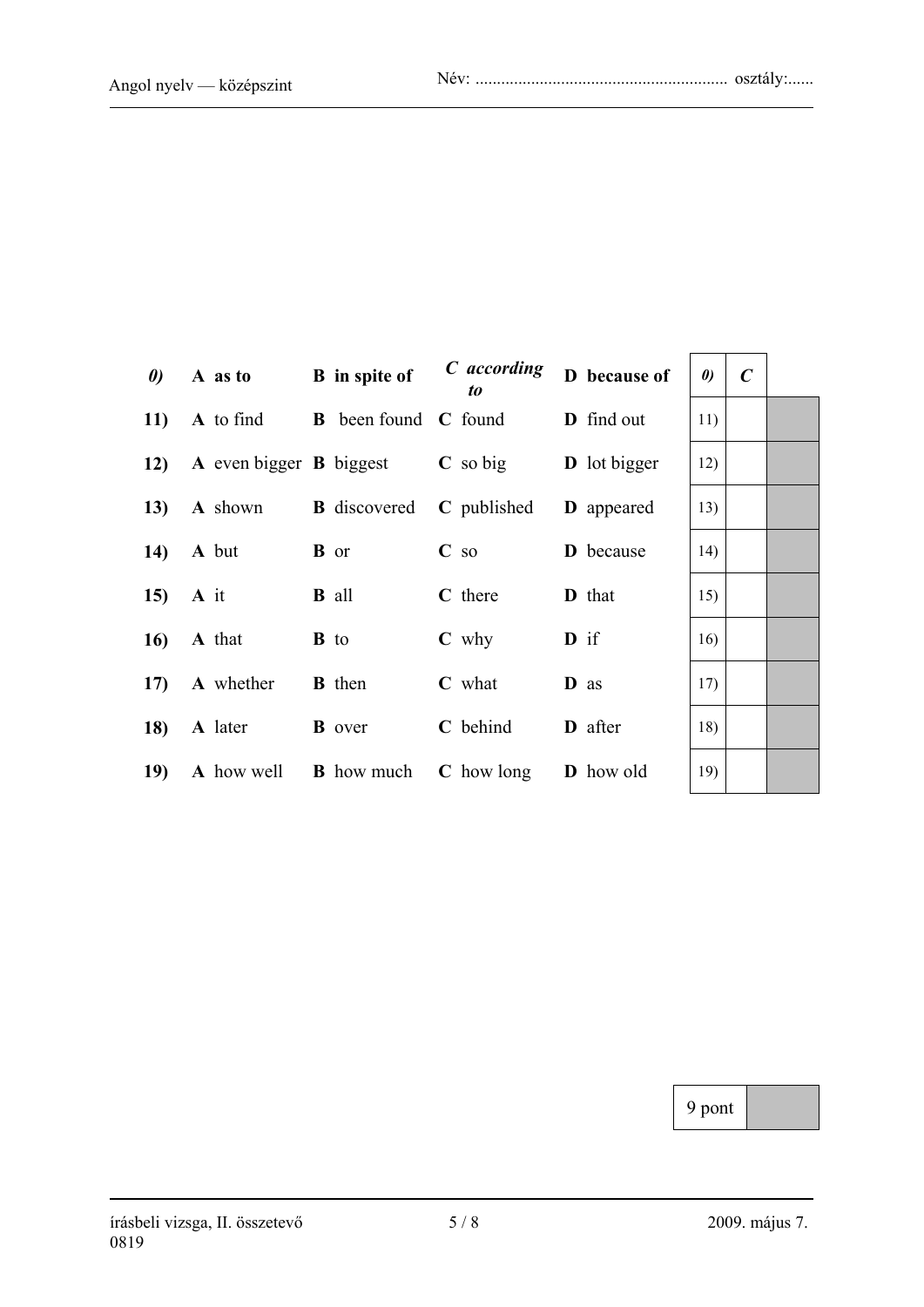- **You are going to read a humorous story about an examination. Some words are missing from the text.**
- **Your task is to write the missing words on the dotted lines (20-29) after the text.**
- **Use only one word in each gap.**
- **There is an example** *(0)* **at the beginning.**



#### **BIRDS**

Janet was a biology major at a big American university. Her biology professor announced *(0)* **\_\_\_\_\_\_\_\_** exam for the following week on birds. "You will (**20) \_\_\_\_\_\_\_\_** to know everything about every type of bird (**21) \_\_\_\_\_\_\_\_** exists," he said. Janet spent the week studying beaks, wings (**22) \_\_\_\_\_\_\_\_** feathers of dozens of bird species. On the day of the exam, the professor (**23) \_\_\_\_\_\_\_\_** standing behind a table with five paper bags on it. Under each bag was a model of a bird. The professor lifted the first bag a bit (**24) \_\_\_\_\_\_\_\_** reveal only the legs, and asked the class to (**25) \_\_\_\_\_\_\_\_** down the type of bird. Janet got very angry, because she could (26) even guess the type of bird. (**27) \_\_\_\_\_\_\_\_** the professor got to the third bag, Janet stood up, walked up to the table, and threw (28) crumpled test paper onto the table. She said, "This is the (29) ridiculous test I have ever seen and you are an IDIOT!"

The professor said, "Just hold it right there, what is your name?"

Janet raised her dress to her knees and said, "You tell me!"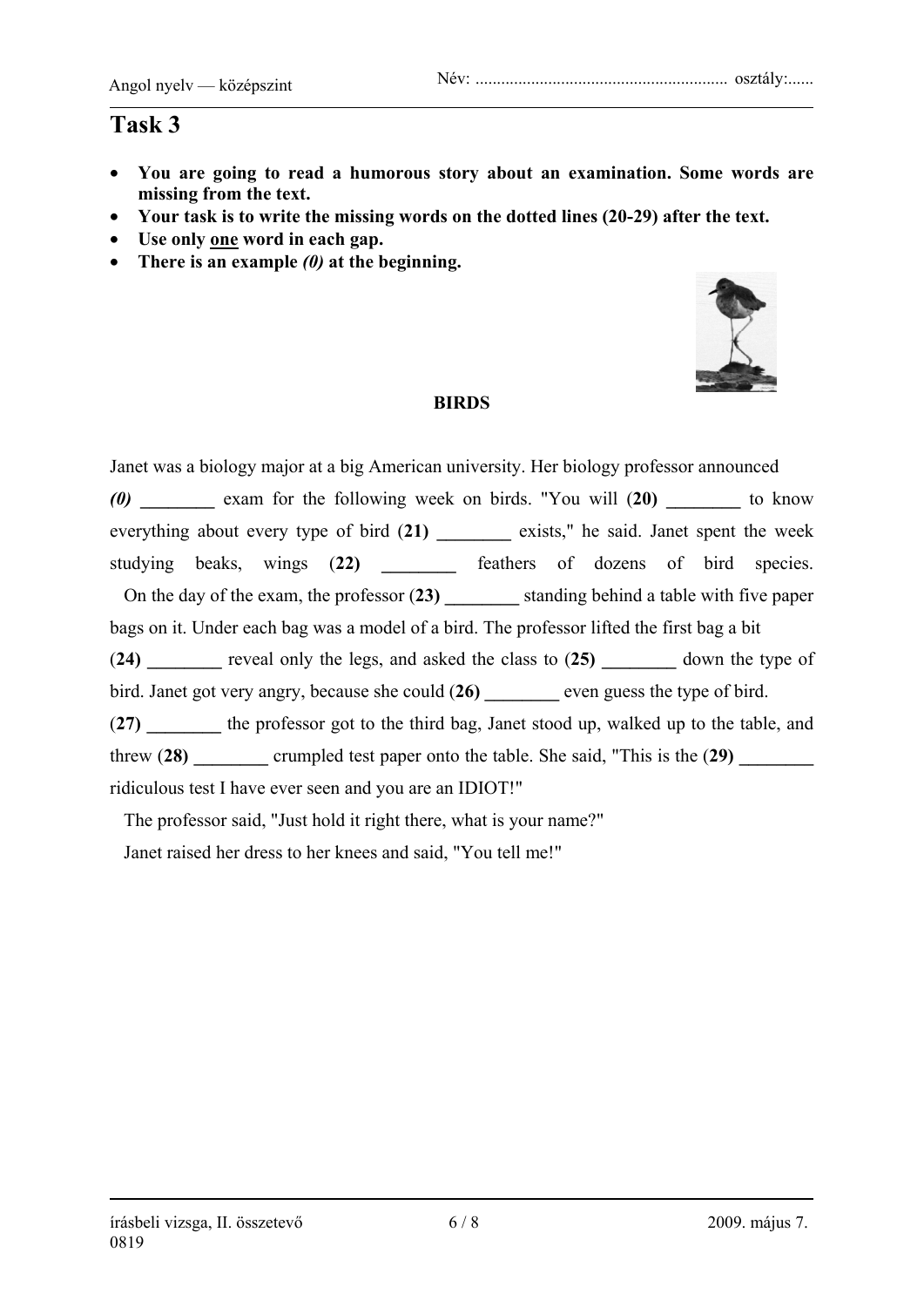|  | 20) |
|--|-----|
|  | 21) |
|  | 22) |
|  | 23) |
|  | 24) |
|  | 25) |
|  | 26) |
|  | 27) |
|  | 28) |
|  | 29) |

10 pont

This is the end of this part of the exam.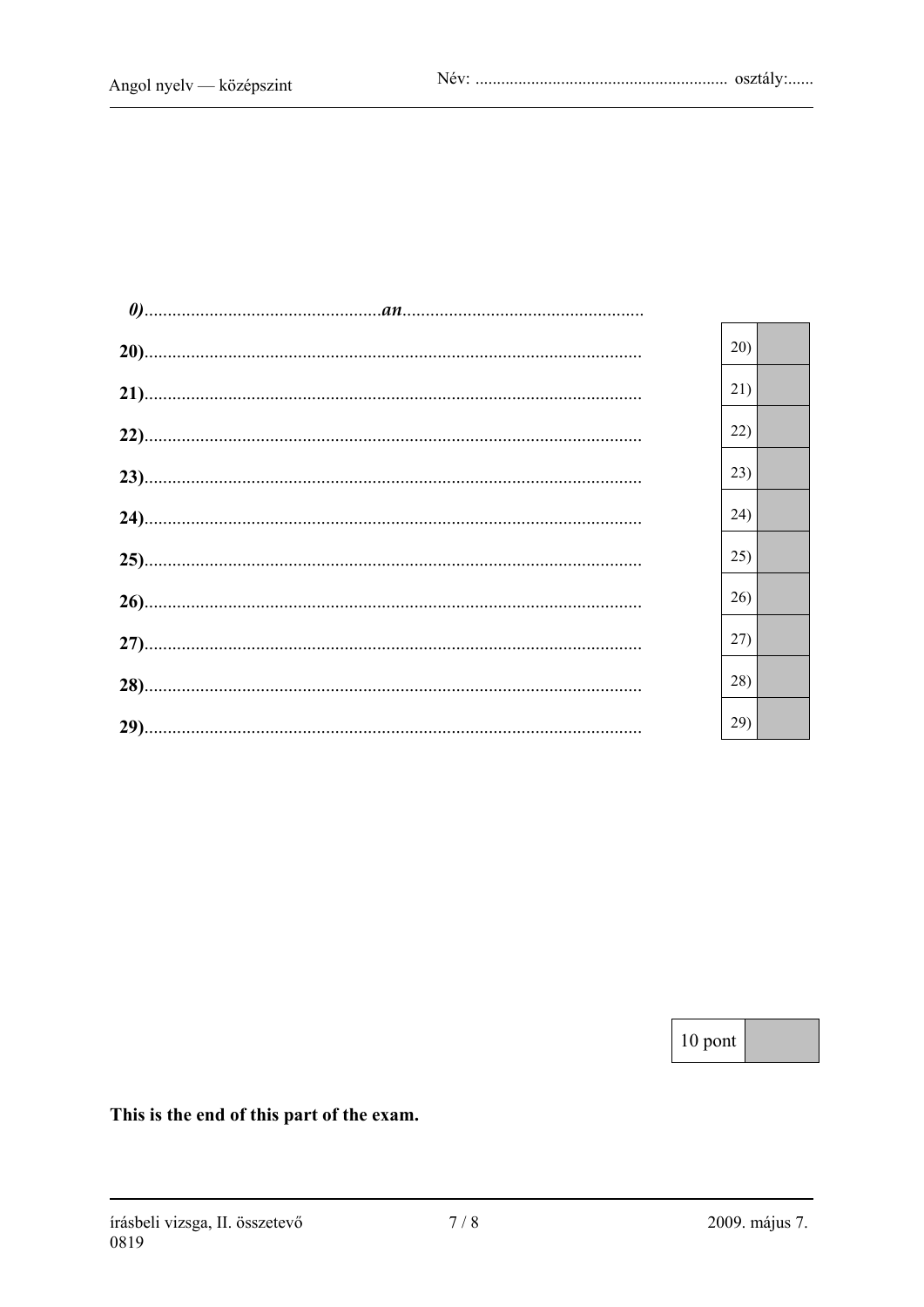|                    |                       | maximális | elért    |
|--------------------|-----------------------|-----------|----------|
|                    |                       | pontszám  | pontszám |
|                    | Task 1                | 10        |          |
| II. Nyelvhelyesség | Task 2                |           |          |
|                    | Task 3                |           |          |
|                    | Dolgozatpont összesen | 29        |          |
|                    | VIZSGAPONT ÖSSZESEN   | 18        |          |

javító tanár

Dátum: .................................................

|                           | pontszáma | programba<br>beirt<br>pontszám |
|---------------------------|-----------|--------------------------------|
| I. Olvasott szöveg értése |           |                                |
| II. Nyelvhelyesség        |           |                                |

\_\_\_\_\_\_\_\_\_\_\_\_\_\_\_\_\_\_\_\_\_\_\_\_\_\_\_\_\_\_\_\_\_\_\_\_\_\_\_\_\_\_\_\_\_\_\_\_\_\_\_\_\_\_\_\_\_\_\_\_\_\_\_\_\_\_\_\_\_\_\_\_\_\_

javító tanár jegyző

Dátum: ................................................. Dátum: .................................................

Megjegyzések:

1. Ha a vizsgázó a III. írásbeli összetevő megoldását elkezdte, akkor ez a táblázat és az aláírási rész üresen marad!

2. Ha a vizsga a II. összetevő teljesítése közben megszakad, illetve nem folytatódik a III. összetevővel, akkor ez a táblázat és az aláírási rész kitöltendő!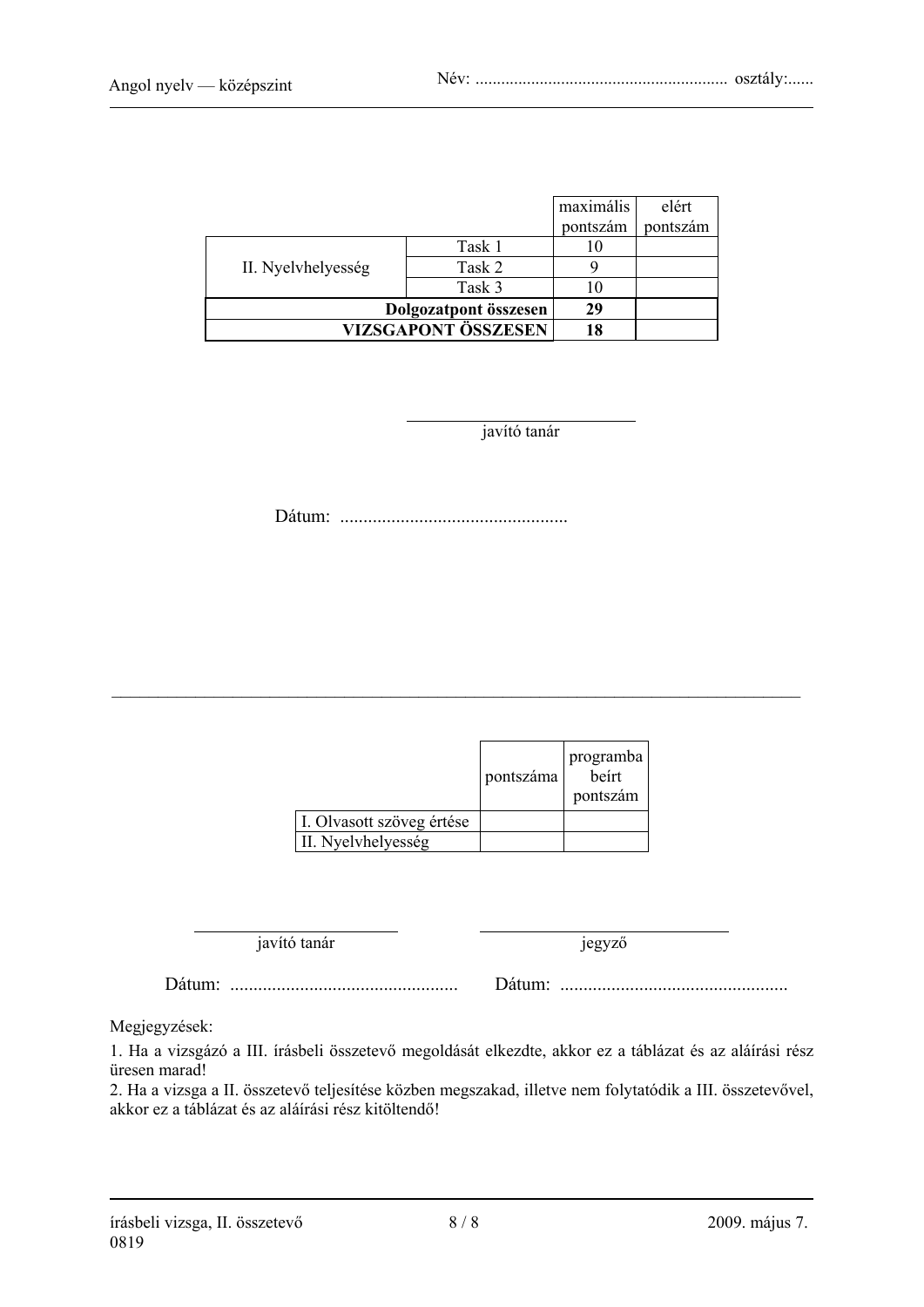# **ANGOL NYELV**

# **KÖZÉPSZINTŰ ÍRÁSBELI VIZSGA**

### **2009. május 7. 8:00**

# **III. Hallott szöveg értése**

Időtartam: 30 perc

| Pótlapok száma |  |
|----------------|--|
| Tisztázati     |  |
| Piszkozati     |  |

## **OKTATÁSI ÉS KULTURÁLIS MINISZTÉRIUM**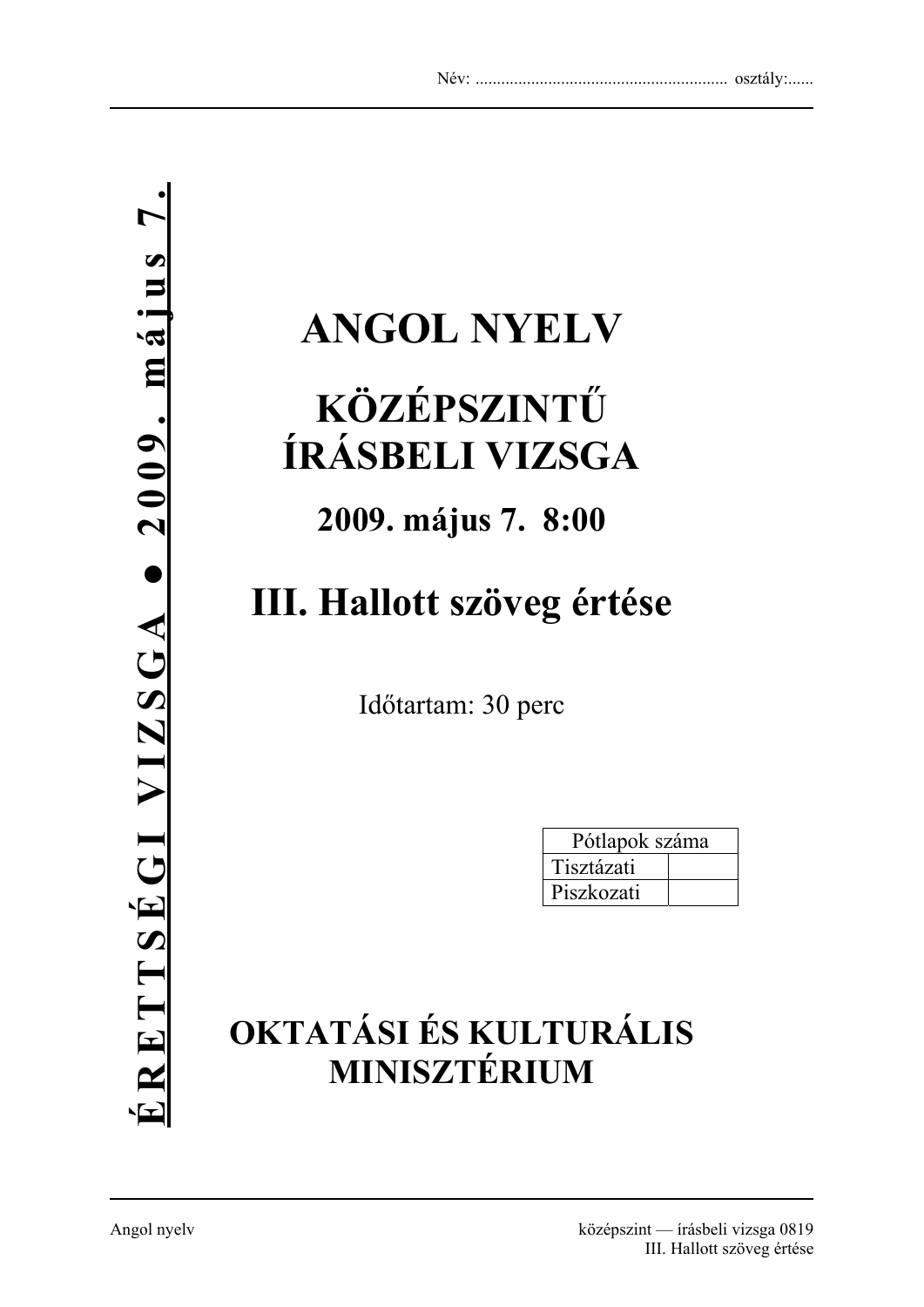### **Fontos tudnivalók**

- Csak az *olvasható* írás értékelhető.
- Ha csak betűt kell beírni, érdemes *nyomtatott nagybetűt* használni.
- Csak *egy megoldást* érdemes beírni, mert ha valamelyik nem helyes, a jó sem fogadható el.
- Javítani lehet, de csak *egyértelmű megoldások* fogadhatók el.
- A feladatlapok nyomtatott szövege *nem módosítható* a célból, hogy a megoldás értelmes legyen.
- A beírást igénylő megoldásoknál lehetőség szerint a *szövegben elhangzott szavakat* használjuk.

Welcome to the Listening component of the Matura Examination.

The listening material and the instructions are recorded on this CD, and the tasks and instructions are printed in this test booklet.

- There will be three tasks, and every recording will be played twice.
- The tasks will begin with some music, and then you will hear (and you can also read) the instructions to the task.
- This will be followed by a silent period on the CD in order to give you some time to study the task in your test booklet before hearing the text.
- Then we will play the recording in one piece.
- After another short silent period we will play the recording for the second time, but now in shorter sections and with breaks between the sections in order to give you enough time to write down your answers.
- You will also have some time to check your work at the end of each task.

Please note that the first item in each task (marked with a tick  $\lceil \checkmark \rceil$ ) is always an example. The whole test is about 30 minutes long.

Good luck!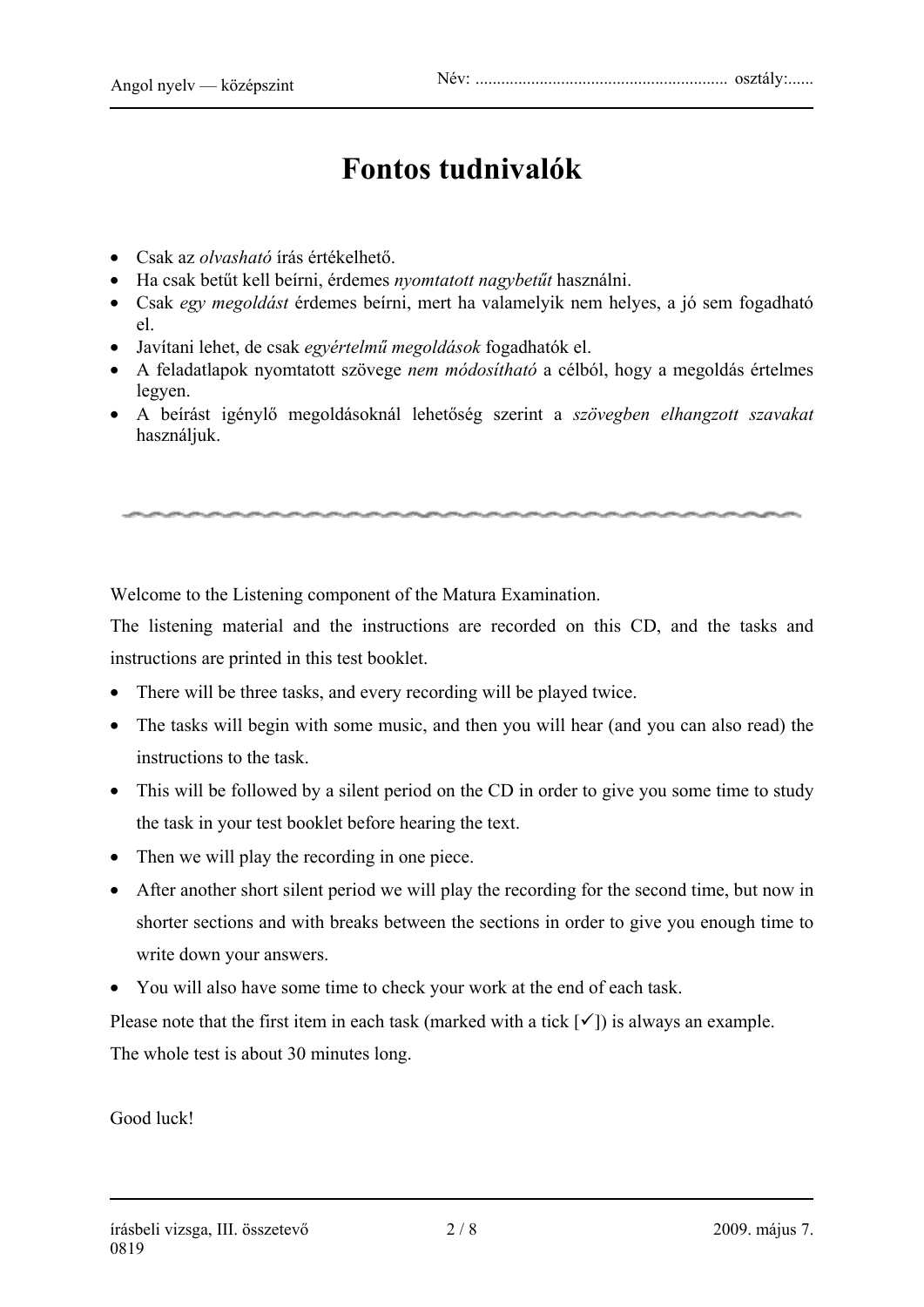#### **TASK 1**

- **In this section you are going to hear a telephone conversation.**
- **Your task will be to write the letter of the correct answer into the boxes on the right.**
- **First, you will have some time to study the task, and then we will play the whole recording in one piece.**
- **Then, after a short pause, you will hear the recording again, but this time we will play the text in shorter sections to give you enough time to write down your answers.**
- **At the end, you will have some more time to check your work.**
- 9 *The caller would like to talk to … A) Christopher. B) Mary. C) Jane.*
- 1. Mary and the kids have gone …
	- A) to the nursery school.
	- B) for a walk.
	- C) to the swimming pool.
- 2. Mary and Jane are going to … tomorrow.
	- A) do some work together
	- B) a job interview
	- C) interview someone
- 3. Jane cannot keep her date because …
	- A) she will have to go to the airport.
	- B) she is visiting her mum.
	- C) her mum is coming to see her.
- 4. Jane wants to meet Mary at …
	- A) 8 at the Astoria metro station.
	- B) 8.30 at the West End City Centre.
	- C) 8.30 at the Astoria metro station.
- 5. Jane wants Mary to … C.V.
	- A) write a
	- B) help her to write a
	- C) print out her
- 6. Jane also wants Mary to bring her … A) pen.
	- B) pen-drive.
	- C) car.
- 7. Jane asks Mary … a white blouse.
	- A) to bring her
	- B) to wear
	- C) not to wear

#### **That is the end of TASK 1.**





*B* 











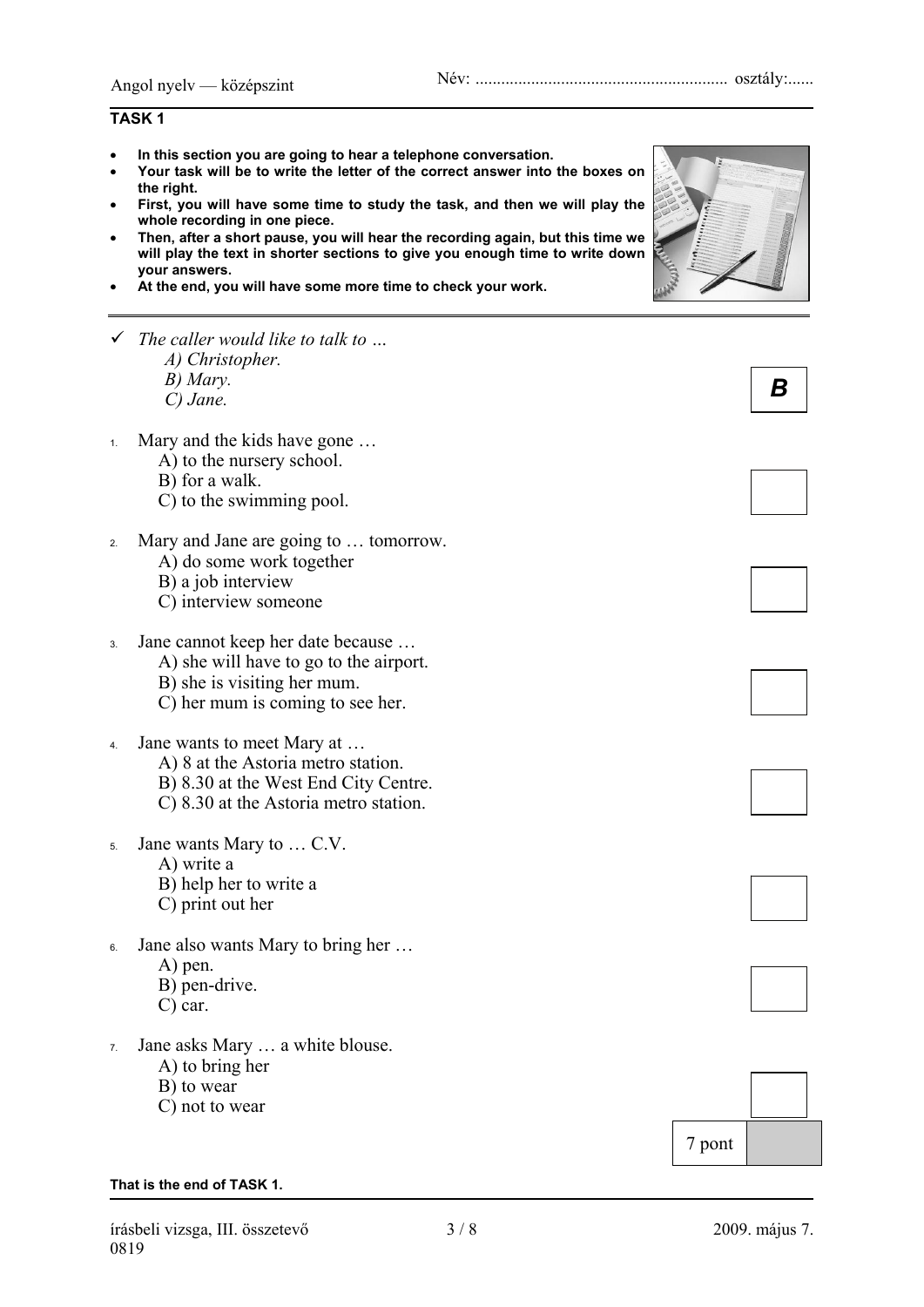|                                     | <b>TASK2</b>                                                                                                                                                                                                                                                                                                                                                                                                                                                                                                                        |
|-------------------------------------|-------------------------------------------------------------------------------------------------------------------------------------------------------------------------------------------------------------------------------------------------------------------------------------------------------------------------------------------------------------------------------------------------------------------------------------------------------------------------------------------------------------------------------------|
| $\bullet$<br>$\bullet$<br>$\bullet$ | In this section, you are going to hear some interesting information about Peter<br>the Great.<br>Your task will be to give short answers to the questions below.<br>First, you will have some time to study the task, and then we will play the whole<br>recording in one piece.<br>Then, after a short pause, you will hear the recording again, but this time we will<br>play the text in shorter sections to give you enough time to write down your<br>answers.<br>At the end, you will have some more time to check your work. |
|                                     | What started with Peter the Great?                                                                                                                                                                                                                                                                                                                                                                                                                                                                                                  |
|                                     |                                                                                                                                                                                                                                                                                                                                                                                                                                                                                                                                     |
| 8.                                  | What was he fascinated by?                                                                                                                                                                                                                                                                                                                                                                                                                                                                                                          |
| 9.                                  | What did he build?                                                                                                                                                                                                                                                                                                                                                                                                                                                                                                                  |
| 10.                                 | What did he import besides skilled labour?                                                                                                                                                                                                                                                                                                                                                                                                                                                                                          |
|                                     | 11. What did he encourage?                                                                                                                                                                                                                                                                                                                                                                                                                                                                                                          |
|                                     | <sup>12</sup> . What did he modernise?                                                                                                                                                                                                                                                                                                                                                                                                                                                                                              |
| 13.                                 | What did the Russians who Peter taxed wear?                                                                                                                                                                                                                                                                                                                                                                                                                                                                                         |
|                                     | 14. What did he build on the eastern shores of the Baltic?                                                                                                                                                                                                                                                                                                                                                                                                                                                                          |
|                                     | 15. In which year did he jump into the cold northern ocean?                                                                                                                                                                                                                                                                                                                                                                                                                                                                         |
|                                     | That is the end of TASK 2.                                                                                                                                                                                                                                                                                                                                                                                                                                                                                                          |

8 pont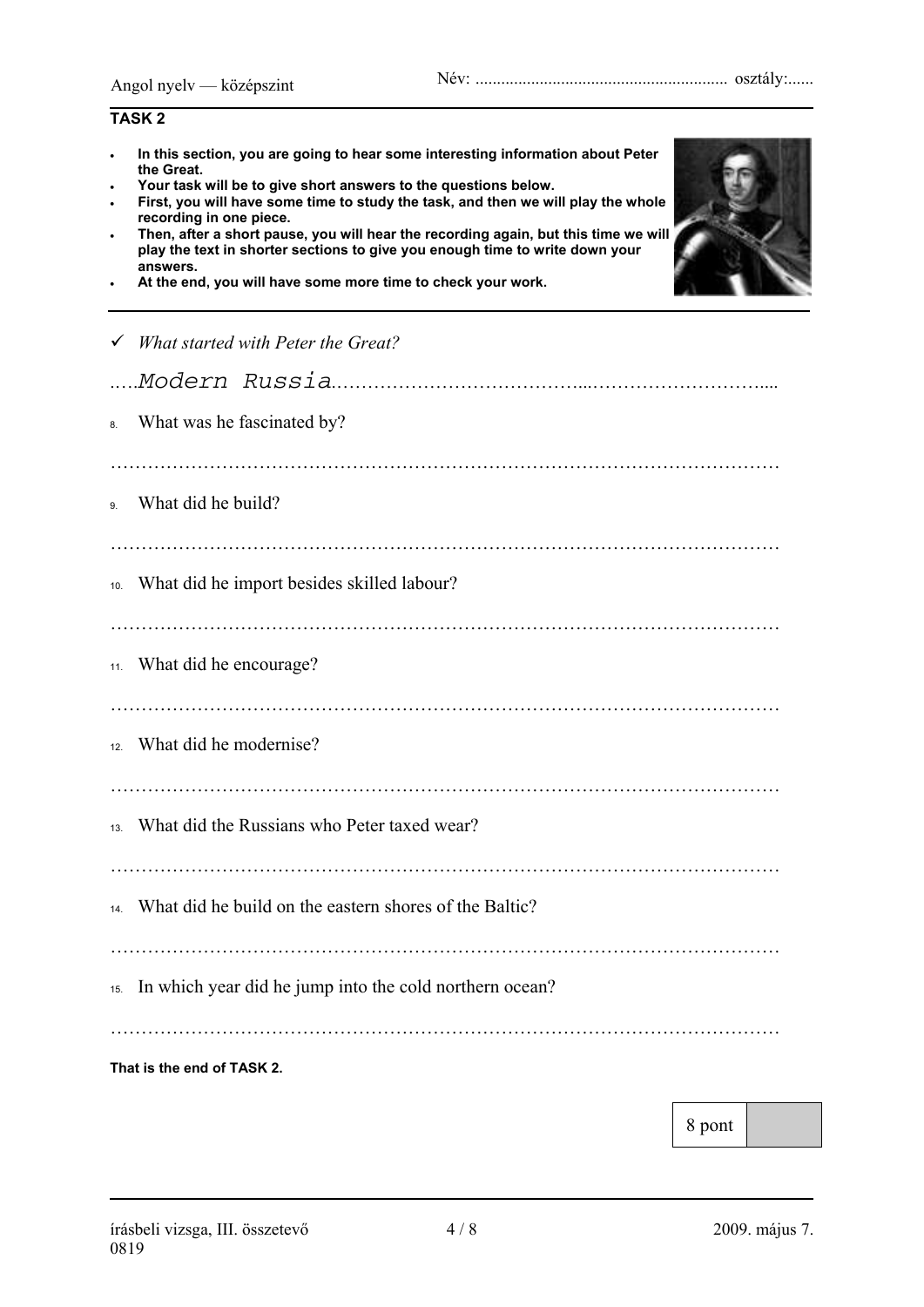#### **TASK 3**

- **In this section you are going to hear an interview with Samantha Butler, a young Canadian violinist.**
- **Your task will be to decide whether the following statements are true, false or we do not know because the text does not say, and write the appropriate letter into the boxes on the right. Write** *A* **if the statement is true, write** *B* **if the statement is false, and write** *C* **if the text does not say.**
- **First, you will have some time to study the task, and then we will play the whole recording in one piece.**
- **Then, after a short pause, you will hear the recording again, but this time we will play the text in shorter sections to give you enough time to write down your answers.**
- **At the end, you will have some more time to check your work.**

| $A = TRUE$ | $B = FALSE$ | $C = THE TEXT DOES NOT SAY$ |
|------------|-------------|-----------------------------|
|            |             |                             |

- 9 *Samantha Butler left Canada when she was 7.*
- 16. She was very unhappy when she left Canada.
- 17. She would have enjoyed physical activities.
- 18. The nicest concert hall she has ever played in is in Europe.
- 19. She doesn't mind the time difference between Canada and Europe.
- 20. Her proudest moment is winning the Canadian Young Musician of the Year Competition.
- 21. All her family and friends were watching her play in the competition.
- 22. Her most treasured possession is a musical instrument.
- 23. She doesn't like modern dance very much.
- 24. She could only imagine doing a job which has something to do with music.
- 25. She bought the jazz CD in America.

That is the end of TASK 3, and also the end of the Listening Exam.



*B* 







| 0<br>nont |
|-----------|
|-----------|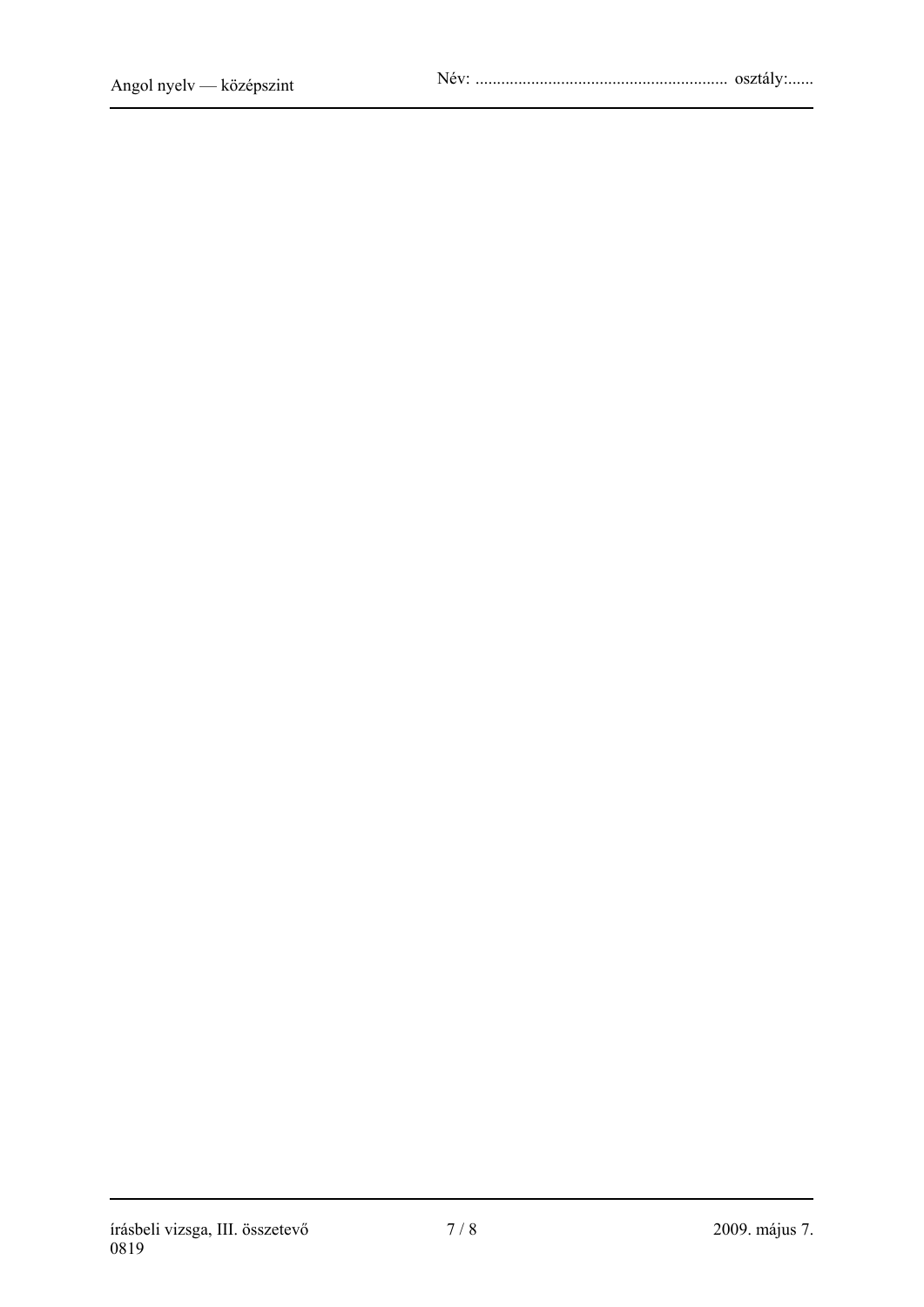|                            |                       | maximális | elért    |
|----------------------------|-----------------------|-----------|----------|
|                            |                       | pontszám  | pontszám |
|                            | Task 1                |           |          |
| III. Hallott szöveg értése | Task 2                |           |          |
| Task 3                     |                       |           |          |
|                            | Dolgozatpont összesen | 25        |          |
|                            | VIZSGAPONT ÖSSZESEN   | 33        |          |

javító tanár

Dátum: ………………………………..

\_\_\_\_\_\_\_\_\_\_\_\_\_\_\_\_\_\_\_\_\_\_\_\_\_\_\_\_\_\_\_\_\_\_\_\_\_\_\_\_\_\_\_\_\_\_\_\_\_\_\_\_\_\_\_\_\_\_\_\_\_\_\_\_\_\_\_\_\_\_\_\_\_\_

|                            | pontszáma | programba<br>beirt<br>pontszám |
|----------------------------|-----------|--------------------------------|
| I. Olvasott szöveg értése  |           |                                |
| II. Nyelvhelyesség         |           |                                |
| III. Hallott szöveg értése |           |                                |

javító tanár jegyző

Dátum: ……………………………….. Dátum: ………………………………..

#### **Megjegyzések:**

- 1. Ha a vizsgázó a IV. írásbeli összetevő megoldását elkezdte, akkor ez a táblázat és az aláírási rész üresen marad!
- 2. Ha a vizsga a III. összetevő teljesítése közben megszakad, illetve nem folytatódik a IV. összetevővel, akkor ez a táblázat és az aláírási rész kitöltendő!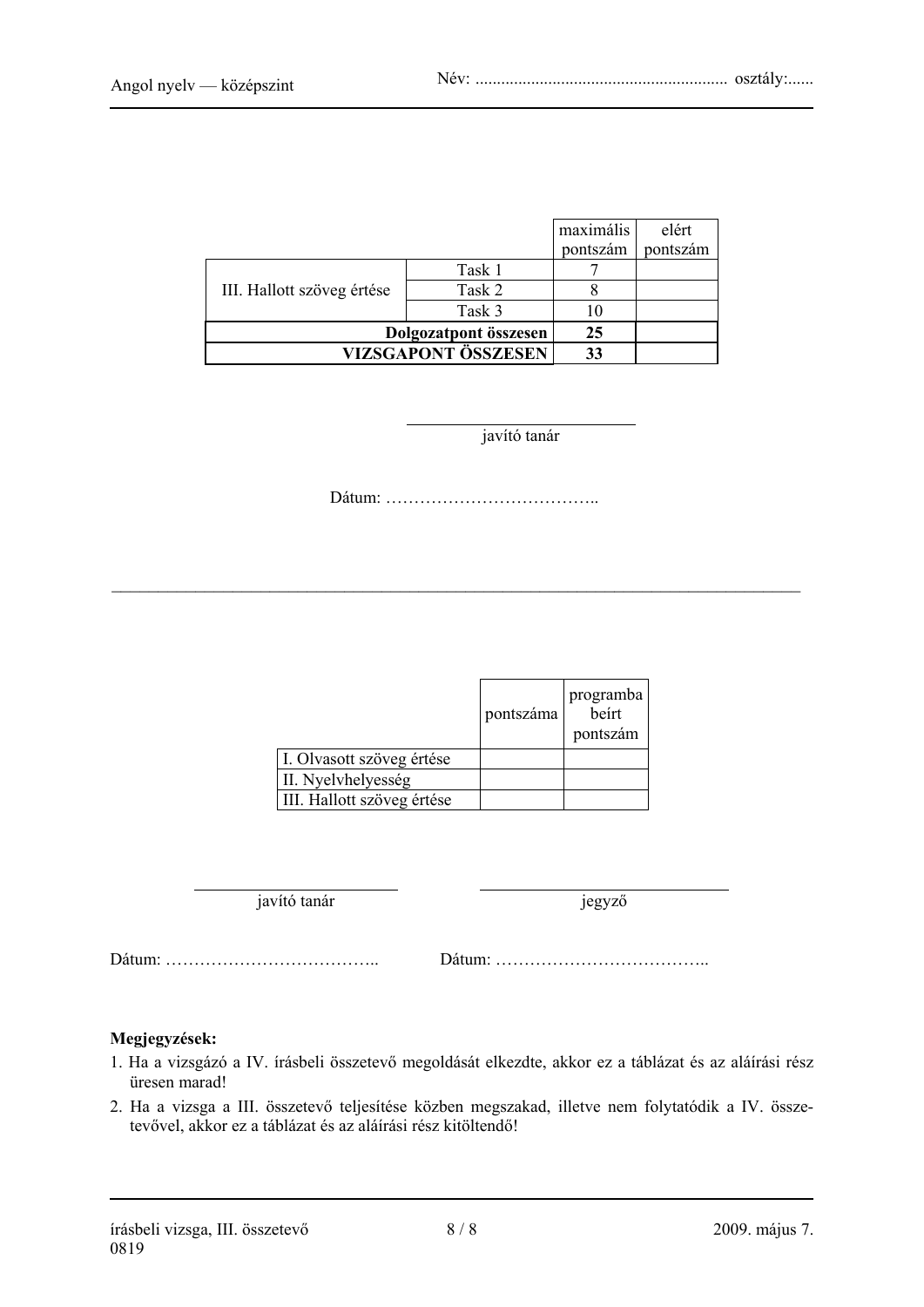# **ANGOL NYELV**

# **KÖZÉPSZINTŰ ÍRÁSBELI VIZSGA**

**2009. május 7. 8:00** 

# **IV. Íráskészség**

Időtartam: 60 perc

| Pótlapok száma |  |  |
|----------------|--|--|
| Tisztázati     |  |  |
| Piszkozati     |  |  |

# **OKTATÁSI ÉS KULTURÁLIS MINISZTÉRIUM**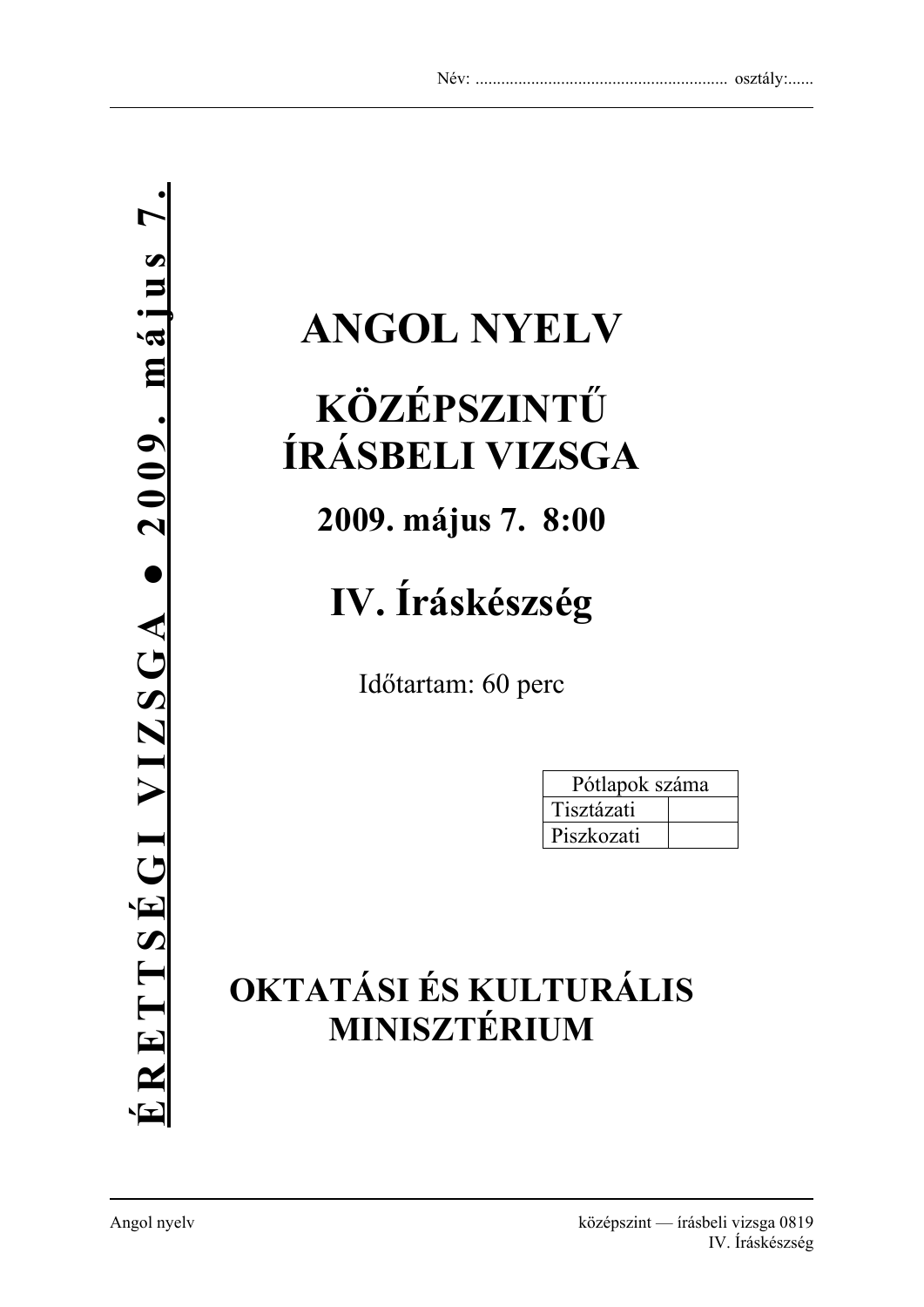#### **Figyelem! Mindkét feladatot meg kell írni! A pontozott sorokra kell írni!**

### **Task A**

You are spending two months at a language school in Dublin, and your parents are coming to visit you. You want to take them to a good restaurant. Your local friend Sinead has sent you this advertisement for the Elisa Blues Restaurant:



Write an email of 50-80 words to Sinead in which you

- say thank you for the advertisement and say what you like about this restaurant;
- ask her a few questions about
	- o how to get there;
	- o the prices;
	- o any special dishes to try.

Begin your email like this:

*Hi Sinead,*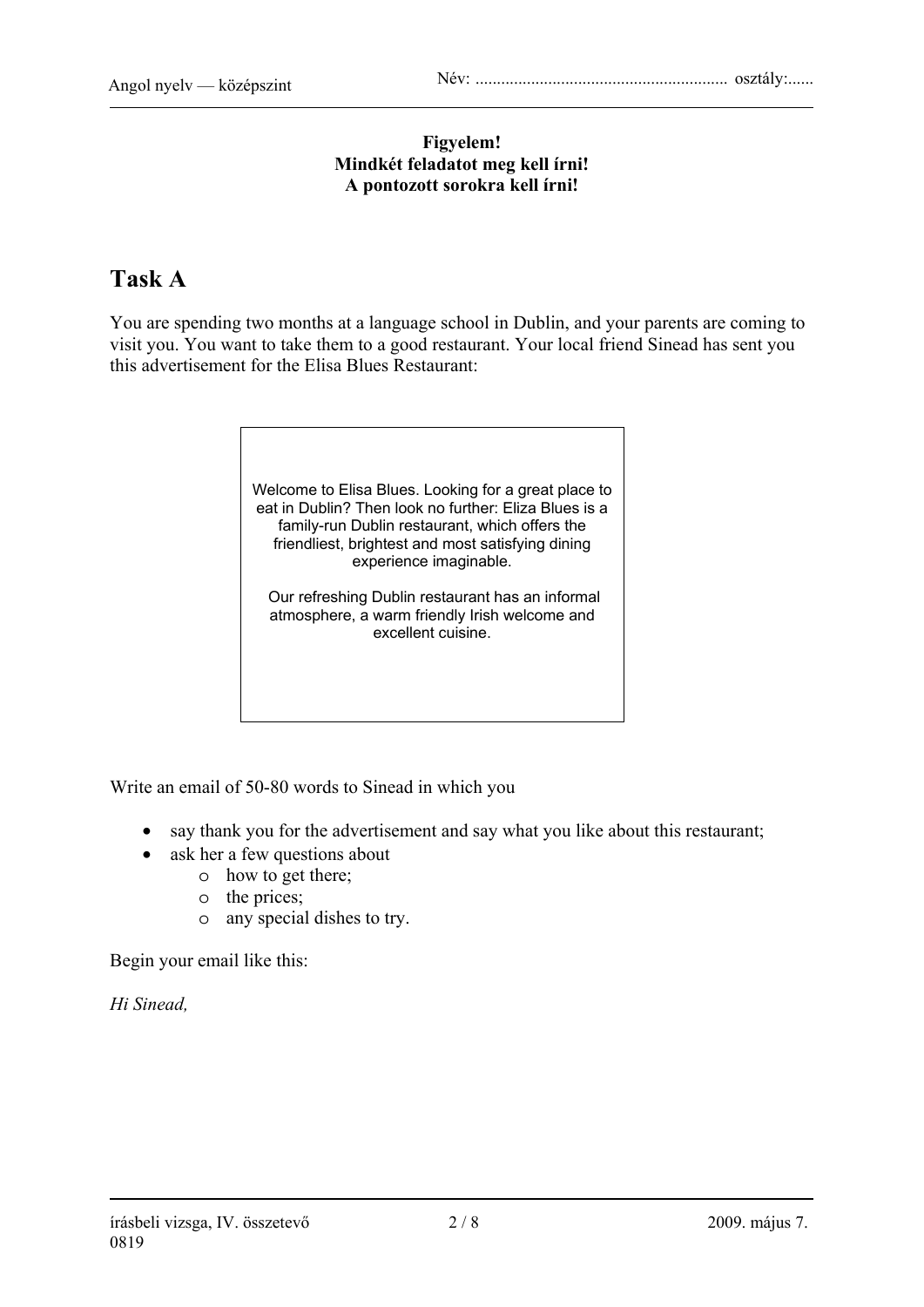### $TaskA$

#### Az A feladat értékelése:

| A feladat teljesítése és a szöveg hosszúsága |  |
|----------------------------------------------|--|
| Érthetőség                                   |  |
| Íráskép                                      |  |
| Osszesen                                     |  |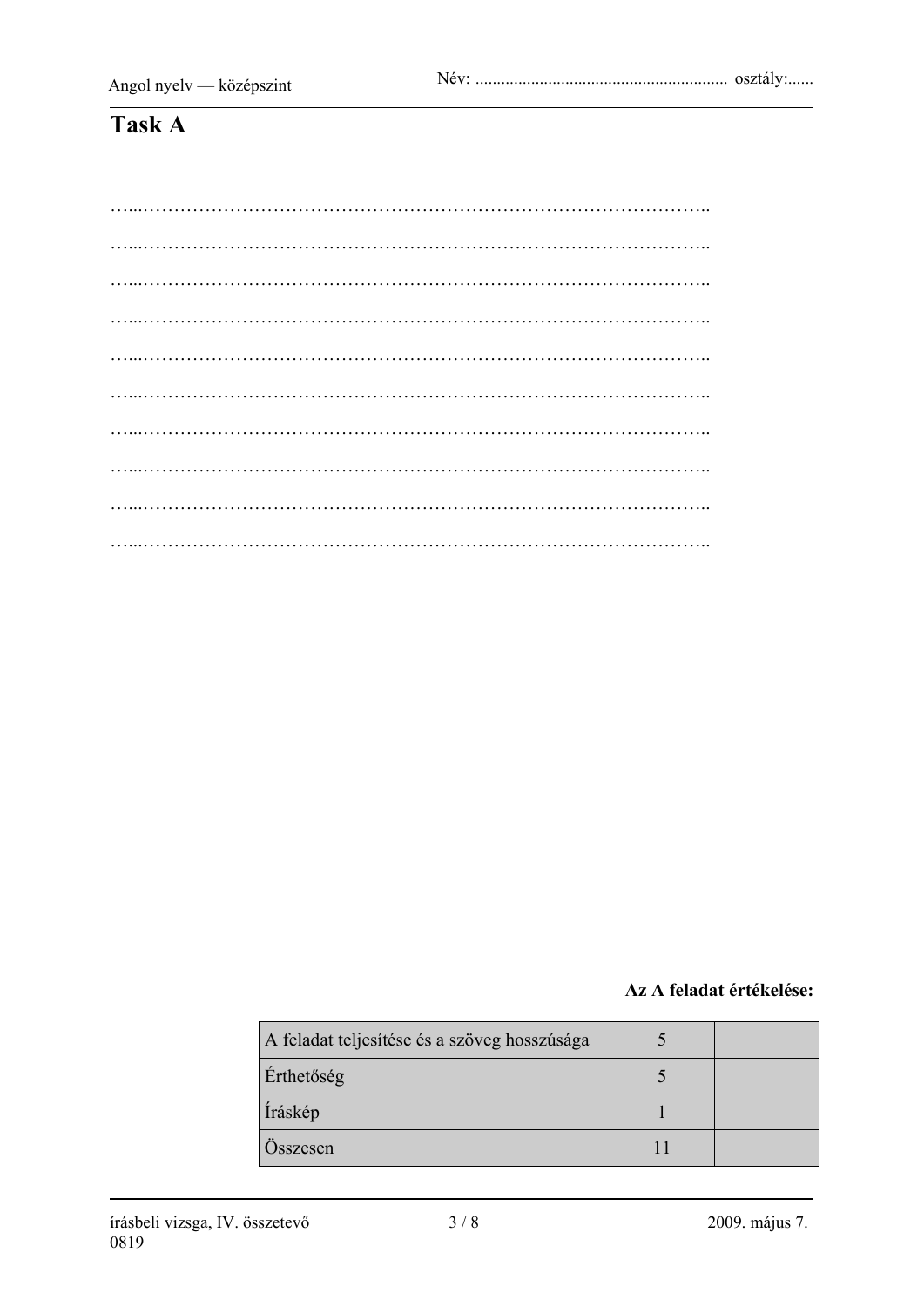### **Task B**

You have received a letter from your American friend, Bobby, in which he writes about his problem and asks for your advice:

Hi,

Now that we have moved to Mississippi, I'm going to a new high school and I'm really scared. They say that the first few days at a new school are hell and I don't feel like going through that. You know that I was kind of popular in my last school and I have no idea how I'll cope with being the new guy that nobody's interested in. Can you help me?

Cheers

Bobby

Write a letter of 100-120 words to Bobby in which you include the following:

- what to do and what not to do to make a good impression;
- sports events and other school activities where you can make friends;
- any personal experience of being new in a class or group.

Begin your letter like this:

*Hi Bobby,*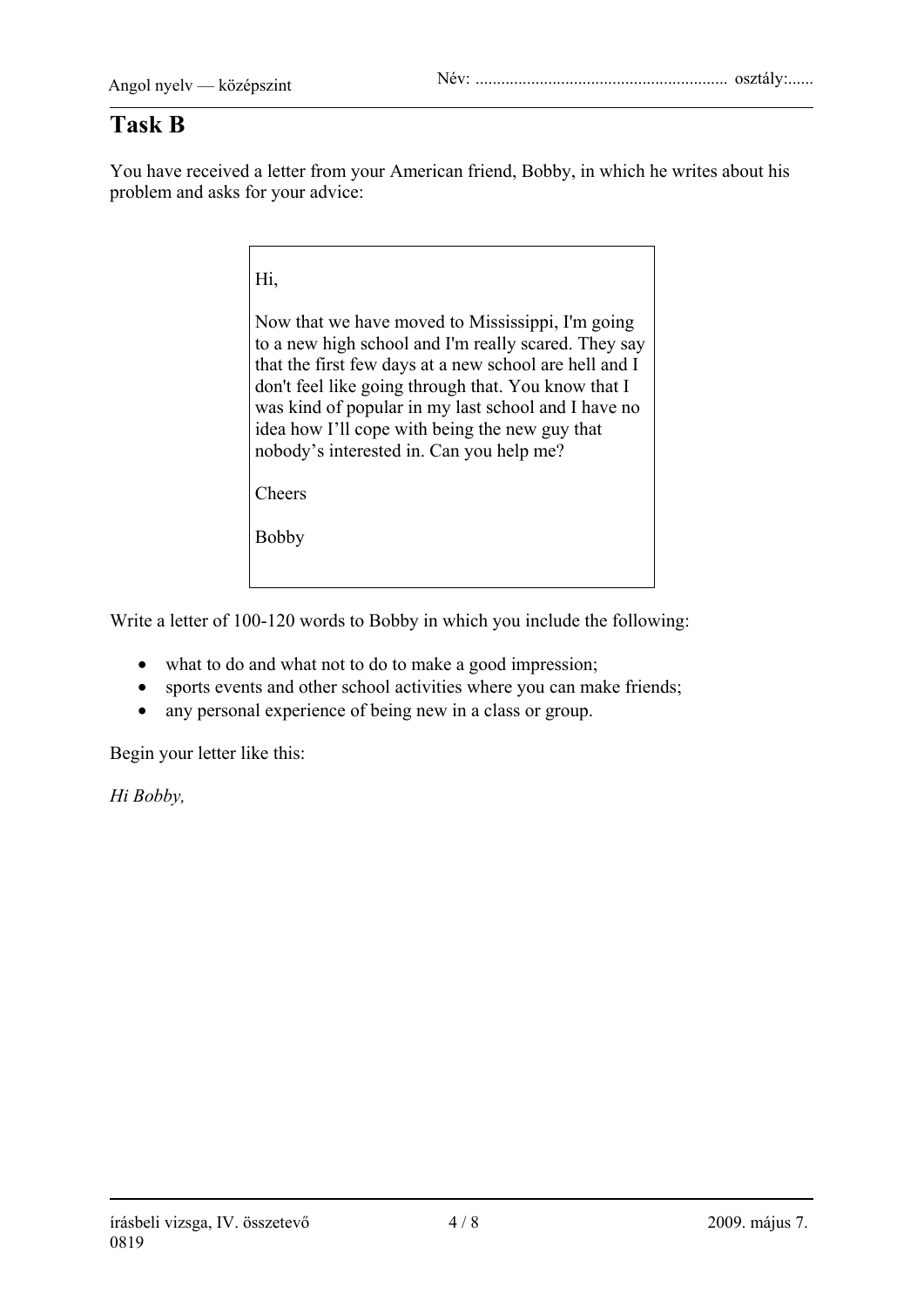### **Task B**

| . |  |
|---|--|
|   |  |
|   |  |
|   |  |
|   |  |
|   |  |
|   |  |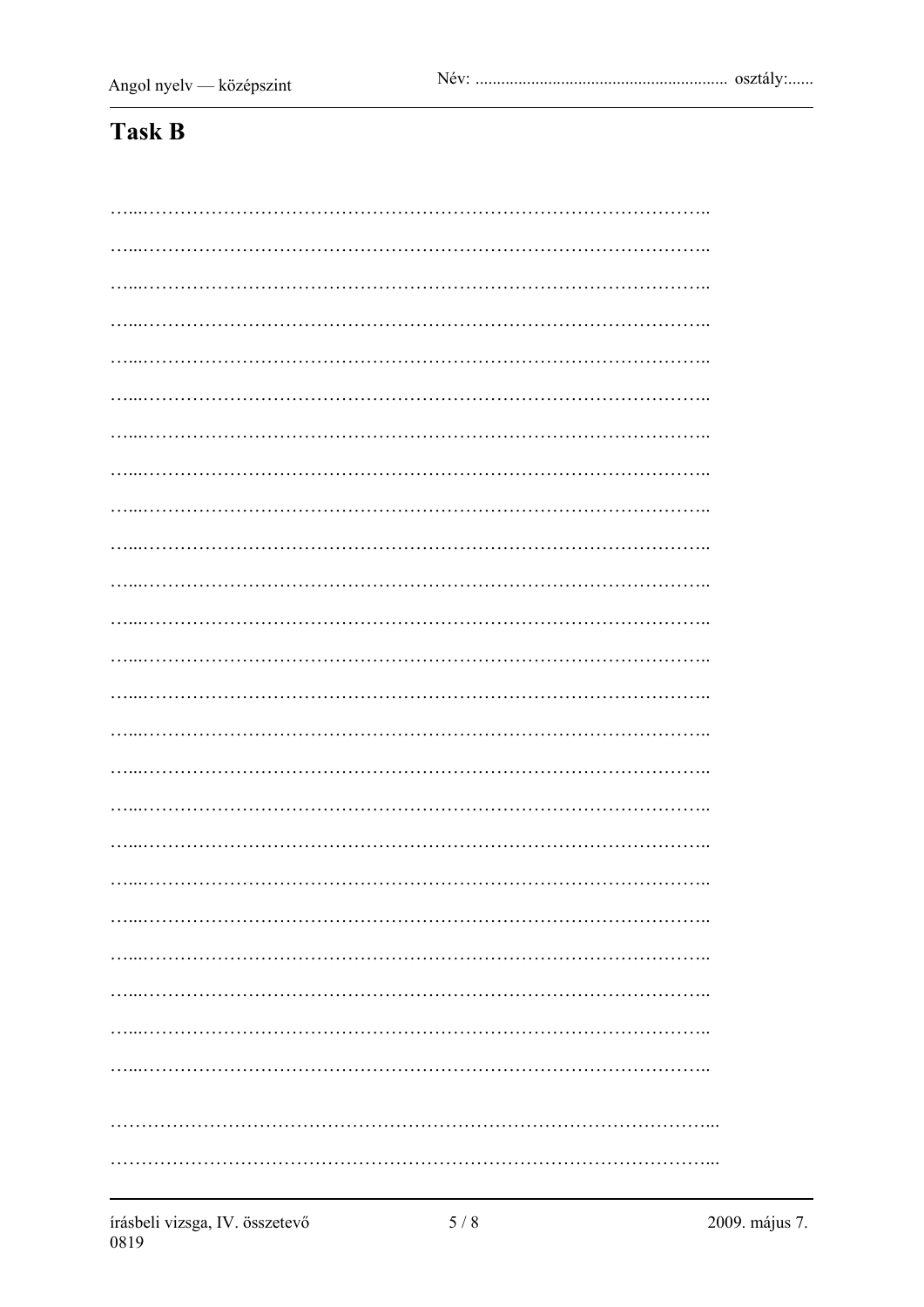#### **A B feladat értékelése:**

| A feladat teljesítése, a megadott szempontok követése |    |  |
|-------------------------------------------------------|----|--|
| Hangnem, az olvasóban keltett benyomás                |    |  |
| Szövegalkotás                                         |    |  |
| Szókincs, kifejezésmód                                |    |  |
| Nyelvhelyesség, helyesírás                            |    |  |
| Íráskép                                               |    |  |
| Osszesen                                              | 22 |  |

**This is the end of this part of the exam.**